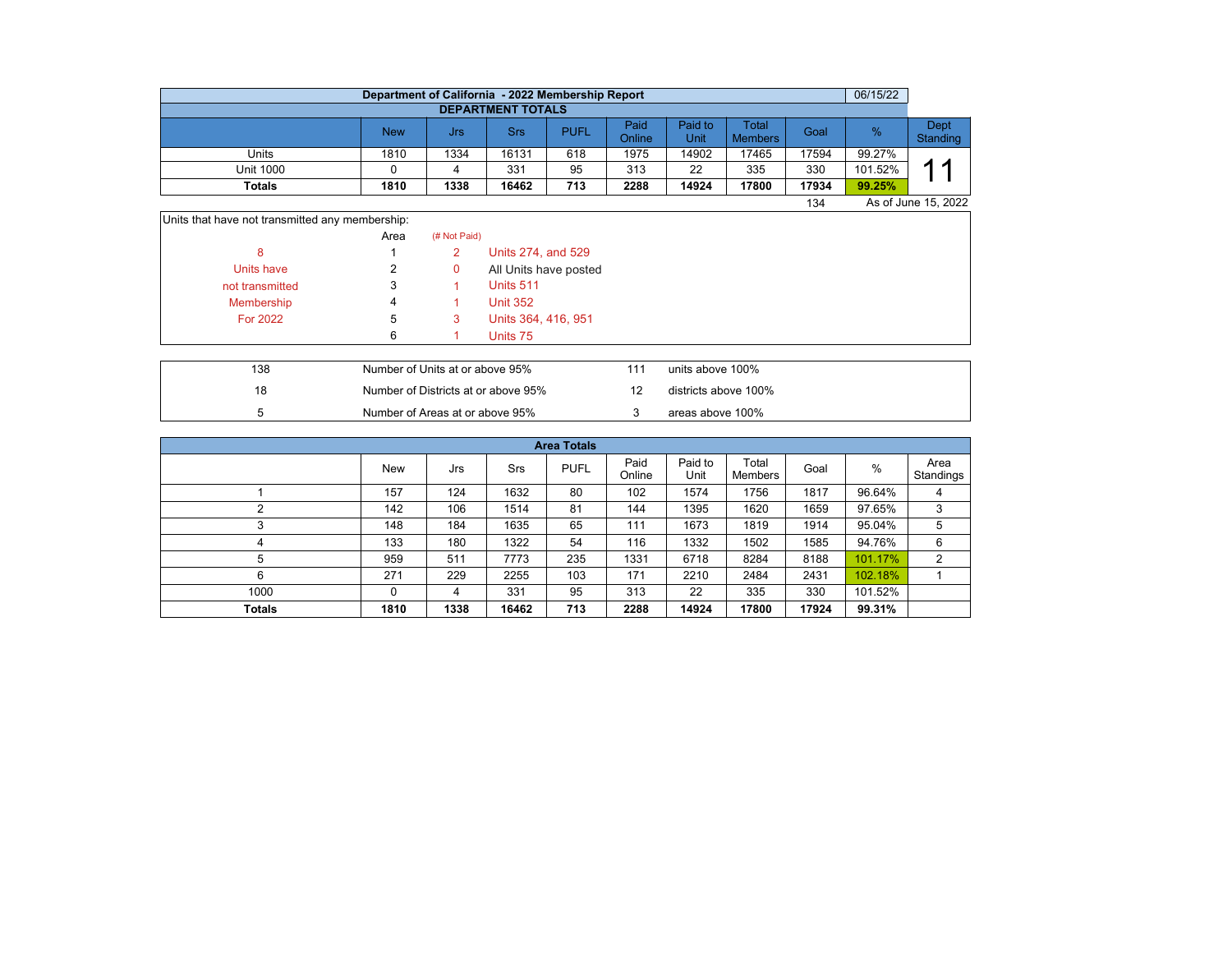| <b>District Totals</b> |                         |                 |            |                 |                 |                  |                         |            |                  |                              |
|------------------------|-------------------------|-----------------|------------|-----------------|-----------------|------------------|-------------------------|------------|------------------|------------------------------|
|                        | New                     | Jrs             | Srs        | <b>PUFL</b>     | Paid<br>Online  | Paid to<br>Unit  | Total<br><b>Members</b> | Goal       | $\%$             | <b>District</b><br>Standings |
| 1                      | 24                      | $\overline{7}$  | 94         | 5               | 5               | 91               | 101                     | 97         | 104.12%          | 8                            |
| $\overline{2}$         | 32                      | 16              | 263        | 10              | 19              | 250              | 279                     | 296        | 94.26%           | 20                           |
| 3                      | 0                       | 0               | 16         | 3               | 2               | 11               | 16                      | 18         | 88.89%           | 24                           |
| $\overline{4}$         | 16                      | 30              | 236        | 6               | 9               | 251              | 266                     | 312        | 85.26%           | 28                           |
| 5                      | $\overline{24}$         | $\overline{11}$ | 347        | $\overline{26}$ | $\overline{24}$ | $\overline{308}$ | 358                     | 407        | 87.96%           | 26                           |
| 6                      | $\overline{29}$         | 53              | 391        | 16              | 28              | 400              | 444                     | 406        | 109.36%          | 3                            |
| $\overline{7}$         | $\overline{32}$         | $\overline{7}$  | 285        | 14              | 15              | 263              | 292                     | 281        | 103.91%          | 9                            |
| 8                      | 3                       | 5               | 25         | 3               | 0               | 27               | 30                      | 30         | 100.00%          | $\overline{11}$              |
| 9                      | $\overline{\mathbf{c}}$ | $\overline{7}$  | 62         | 8               | 3               | 58               | 69                      | 86         | 80.23%           | 30                           |
| 10                     | 3                       | 5               | 63         | 6               | 0               | 62               | 68                      | 79         | 86.08%           | 27                           |
| 11                     | 34                      | 38              | 359        | 19              | 19              | 359              | 397                     | 411        | 96.59%           | 16                           |
| 12                     | 27                      | 41              | 272        | 7<br>27         | 20<br>16        | 286<br>267       | 313                     | 341        | 91.79%           | 21                           |
| 13<br>14               | 22<br>$\overline{20}$   | 28<br>54        | 282<br>326 | 15              | $\overline{29}$ | 366              | 310<br>380              | 323<br>451 | 95.98%<br>84.26% | 17<br>29                     |
| $\overline{15}$        | 40                      | $\overline{33}$ | 353        | 15              | $\overline{15}$ | 356              | 386                     | 367        | 105.18%          | 6                            |
| 16                     | 146                     | 65              | 1007       | 16              | $72\,$          | 984              | 1072                    | 988        | 108.50%          | 4                            |
| 17                     | 30                      | 46              | 117        | $\mathbf 0$     | $\overline{2}$  | 161              | 163                     | 131        | 124.43%          | $\mathbf{1}$                 |
| 18                     | 43                      | 104             | 537        | 41              | 56              | 544              | 641                     | 706        | 90.79%           | 22                           |
| 19                     | 88                      | 58              | 826        | 43              | 94              | 747              | 884                     | 979        | 90.30%           | 23                           |
| 20                     | 40                      | 22              | 380        | 23              | 37              | 342              | 402                     | 403        | 99.75%           | 12                           |
| 21                     | 269                     | 130             | 1429       | 36              | 184             | 1339             | 1559                    | 1494       | 104.35%          | $\overline{7}$               |
| 22                     | 99                      | 77              | 1342       | 111             | 154             | 1154             | 1419                    | 1503       | 94.41%           | 19                           |
| 23                     | 15                      | 76              | 379        | 11              | 20              | 424              | 455                     | 475        | 95.79%           | 18                           |
| 24                     | 42                      | 38              | 331        | 23              | 6               | 340              | 369                     | 334        | 110.48%          | 2                            |
| 25                     | 212                     | 158             | 1671       | 48              | 133             | 1648             | 1829                    | 1866       | 98.02%           | 15                           |
| 26                     | 43                      | 11              | 342        | 12              | 43              | 298              | 353                     | 356        | 99.16%           | 14                           |
| 27                     | 27                      | 18              | 325        | 9               | 28              | 306              | 343                     | 344        | 99.71%           | 13                           |
| 28                     | 69                      | 50              | 740        | 25              | 82              | 683              | 790                     | 785        | 100.64%          | 10                           |
| 29                     | 356                     | 105             | 3101       | 31              | 839             | 2336             | 3206                    | 3020       | 106.16%          | 5                            |
| 30                     | 23                      | 41              | 230        | 9               | 21              | 241              | 271                     | 305        | 88.85%           | 25                           |
| 1000                   | $\Omega$                | 4               | 331        | 95              | 313             | 22               | 335                     | 330        | 101.52%          |                              |
| <b>Totals</b>          | 1810                    | 1338            | 16462      | 713             | 2288            | 14924            | 17800                   | 17924      | 99.31%           |                              |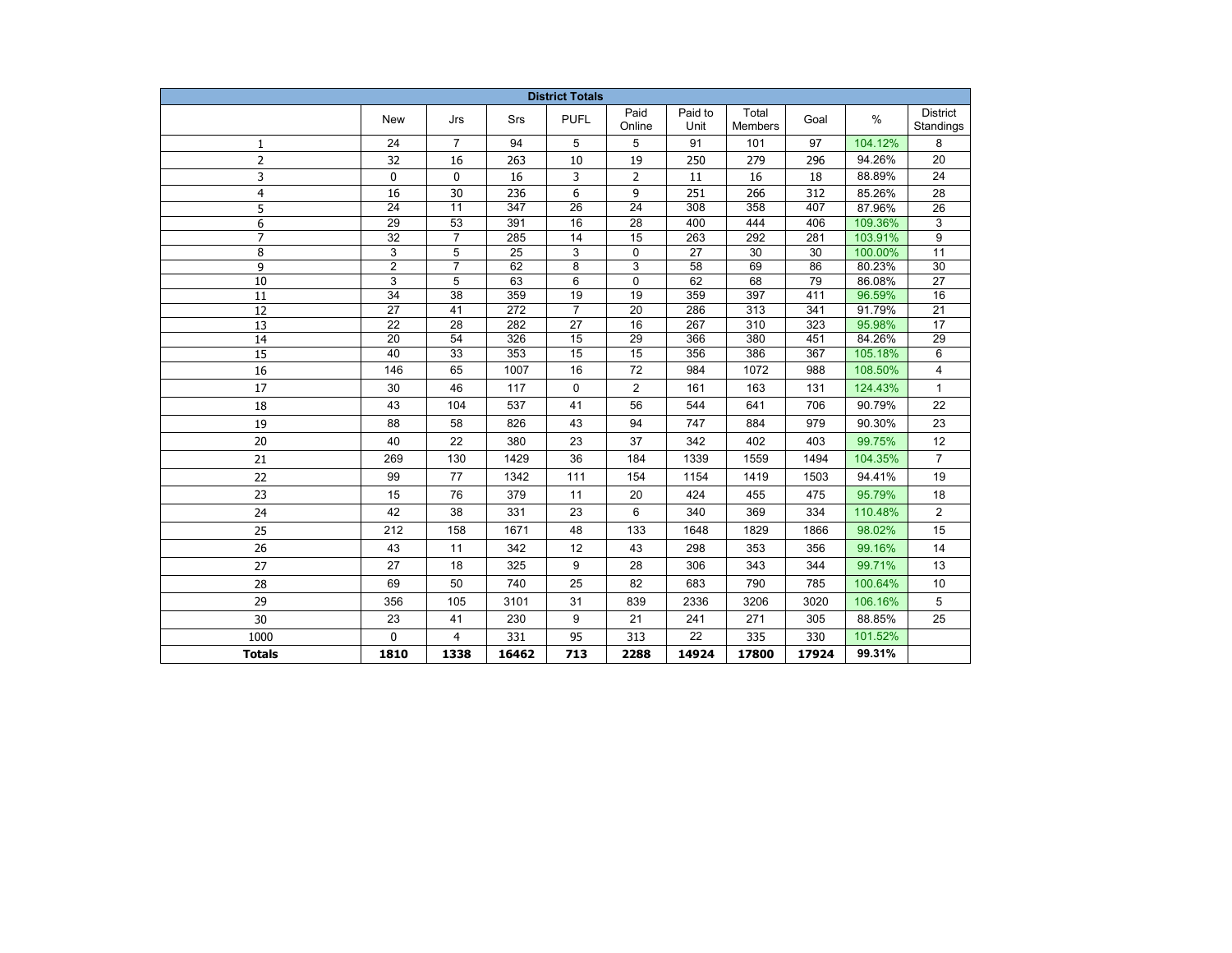| District 1 (Area 1)                                           |                                                                                                                                                         |    |   |    |   |   |                |     |    |         |   |  |  |
|---------------------------------------------------------------|---------------------------------------------------------------------------------------------------------------------------------------------------------|----|---|----|---|---|----------------|-----|----|---------|---|--|--|
| 06/15/22<br>Department of California - 2022 Membership Report |                                                                                                                                                         |    |   |    |   |   |                |     |    |         |   |  |  |
| Unit #                                                        | Paid<br>Paid to<br>Total<br>$\%$<br><b>PUFL</b><br>Goal<br>Unit Name<br><b>New</b><br><b>Srs</b><br>Jrs<br>Online<br>Unit<br>Standing<br><b>Members</b> |    |   |    |   |   |                |     |    |         |   |  |  |
| 96                                                            | Seguoia                                                                                                                                                 | 6  |   | 36 |   | 0 | 34             | 39  | 32 | 121.88% | 2 |  |  |
| 205                                                           | <b>Walker Bailey</b>                                                                                                                                    | 18 | 4 | 34 | ٥ | 0 | 38             | 38  | 20 | 190.00% |   |  |  |
| 274                                                           | Arcata                                                                                                                                                  | 0  | 0 |    |   |   | $\overline{0}$ |     | 11 | 45.45%  | 4 |  |  |
| 415                                                           | Hoopa                                                                                                                                                   | 0  | 0 | 19 | ٥ | 0 | 19             | 19  | 23 | 82.61%  | 3 |  |  |
| 529                                                           | $\overline{0}$<br>$0.00\%$<br>Hopland<br>5<br>0<br>$\mathbf{0}$<br>11<br>n<br>0                                                                         |    |   |    |   |   |                |     |    |         |   |  |  |
| <b>Total</b>                                                  |                                                                                                                                                         | 24 |   | 94 | 5 | 5 | 91             | 101 | 97 | 104.12% |   |  |  |

|              | District 2 (Area 1)                                                                                                                               |    |    |     |    |    |     |     |     |         |   |  |  |  |
|--------------|---------------------------------------------------------------------------------------------------------------------------------------------------|----|----|-----|----|----|-----|-----|-----|---------|---|--|--|--|
|              | 06/15/22<br>Department of California - 2022 Membership Report                                                                                     |    |    |     |    |    |     |     |     |         |   |  |  |  |
| Unit #       | Paid<br>Paid to<br>Unit<br>Total<br>$\%$<br><b>PUFL</b><br><b>New</b><br>Unit Name<br>Srs<br>Goal<br>Jrs<br>Unit<br>Standing<br>Online<br>Members |    |    |     |    |    |     |     |     |         |   |  |  |  |
| 92           | Cheula                                                                                                                                            |    |    | 70  | 4  |    | 66  | 75  | 80  | 93.75%  |   |  |  |  |
| 197          | Shasta                                                                                                                                            |    |    | 43  | 4  |    | 39  | 48  | 49  | 97.96%  |   |  |  |  |
| 369          | Willis Hollenbeak                                                                                                                                 |    | 0  | 15  | 0  |    | 14  | 15  | 15  | 100.00% | C |  |  |  |
| 720          | Shasta Dam                                                                                                                                        | 12 |    | 68  | ີ  | 3  | 68  | 73  | 72  | 101.39% |   |  |  |  |
| 746          | 67<br>63<br>80<br>68<br>Glen L Wilson Sr- Seawolf<br>12<br>5<br>85.00%<br>5<br>0                                                                  |    |    |     |    |    |     |     |     |         |   |  |  |  |
| <b>Total</b> |                                                                                                                                                   | 32 | 16 | 263 | 10 | 19 | 250 | 279 | 296 | 94.26%  |   |  |  |  |

|                                                     | District 3 (Area 1)                                           |            |     |     |             |                |                 |                  |      |        |                  |  |  |
|-----------------------------------------------------|---------------------------------------------------------------|------------|-----|-----|-------------|----------------|-----------------|------------------|------|--------|------------------|--|--|
|                                                     | 06/15/22<br>Department of California - 2020 Membership Report |            |     |     |             |                |                 |                  |      |        |                  |  |  |
| Unit#                                               | Unit Name                                                     | <b>New</b> | Jrs | Srs | <b>PUFL</b> | Paid<br>Online | Paid to<br>Unit | Total<br>Members | Goal | %      | Unit<br>Standing |  |  |
| 204                                                 | <b>Thomas Tucker</b>                                          |            |     | 16  |             |                |                 | 16               | 18   | 88.89% |                  |  |  |
| 16<br>18<br><b>Total</b><br>16<br>11<br>88.89%<br>0 |                                                               |            |     |     |             |                |                 |                  |      |        |                  |  |  |

|              |                     |                                                   |              | District 4 (Area 1) |                |                |                 |                         |      |        |                  |
|--------------|---------------------|---------------------------------------------------|--------------|---------------------|----------------|----------------|-----------------|-------------------------|------|--------|------------------|
|              |                     | Department of California - 2020 Membership Report |              |                     |                |                |                 |                         |      |        | 06/15/22         |
| Unit #       | <b>Unit Name</b>    | <b>New</b>                                        | Jrs          | <b>Srs</b>          | <b>PUFL</b>    | Paid<br>Online | Paid to<br>Unit | Total<br><b>Members</b> | Goal | $\%$   | Unit<br>Standing |
| 42           | Yuba-Sutter         | $\mathbf{0}$                                      |              | 16                  | $\overline{2}$ | 0              | 15              | 17                      | 18   | 94.44% |                  |
| 45           | Raisner             | $\mathbf{0}$                                      | 0            | 15                  | $\mathbf{0}$   | 0              | 15              | 15                      | 18   | 83.33% | 6                |
| 95           | Oroville            | $\mathbf{0}$                                      | 0            | 18                  | 0              | 0              | 18              | 18                      | 26   | 69.23% | 8                |
| 98           | Jefferson L Winn    |                                                   | 9            | 14                  | $\mathbf{0}$   | 0              | 23              | 23                      | 26   | 88.46% | 5                |
| 167          | Mount Lassen        | 3                                                 | 6            | 24                  | л.             |                | 28              | 30                      | 33   | 90.91% | 4                |
| 210          | South Butte         | ີ                                                 |              | 14                  | $\mathbf{0}$   | 0              | 15              | 15                      | 16   | 93.75% | 3                |
| 218          | Vernon Jewel Danley |                                                   | 11           | 82                  | $\mathbf{0}$   | 4              | 89              | 93                      | 99   | 93.94% | 2                |
| 673          | Durham              | $\mathbf{0}$                                      | $\mathbf{0}$ | 15                  | $\mathbf{0}$   |                | 14              | 15                      | 18   | 83.33% | 6                |
| 807          | Linda               | 10                                                | 2            | 38                  | 3              | 3              | 34              | 40                      | 58   | 68.97% | 9                |
| <b>Total</b> |                     | 16                                                | 30           | 236                 | 6              | 9              | 251             | 266                     | 312  | 85.26% |                  |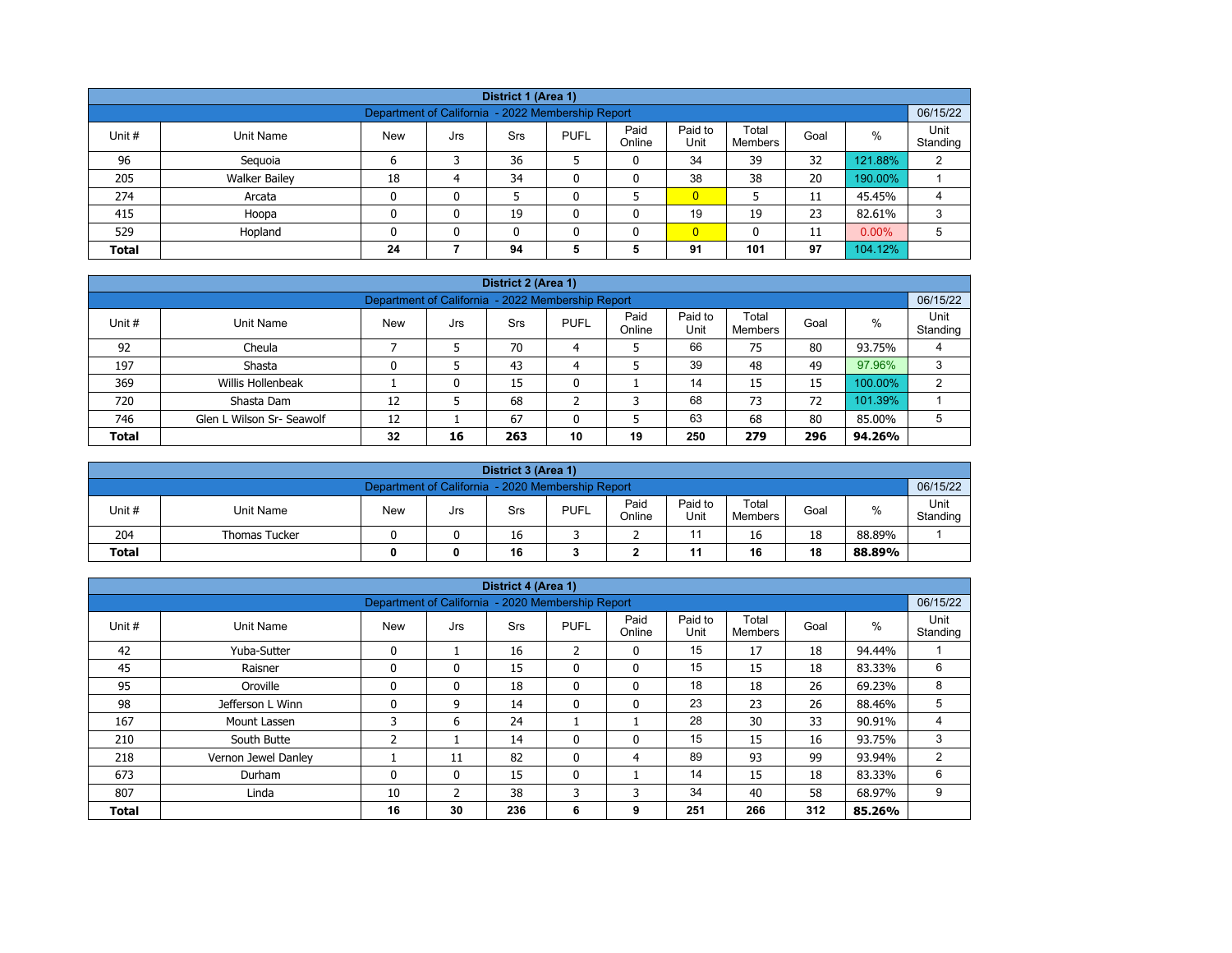|        |                           |                                                   |              | District 5 (Area 1) |                |                |                 |                         |      |         |                  |
|--------|---------------------------|---------------------------------------------------|--------------|---------------------|----------------|----------------|-----------------|-------------------------|------|---------|------------------|
|        |                           | Department of California - 2020 Membership Report |              |                     |                |                |                 |                         |      |         | 06/15/22         |
| Unit # | Unit Name                 | <b>New</b>                                        | Jrs          | <b>Srs</b>          | <b>PUFL</b>    | Paid<br>Online | Paid to<br>Unit | Total<br><b>Members</b> | Goal | $\%$    | Unit<br>Standing |
| 21     | <b>Theodore Roosevelt</b> | 0                                                 | $\mathbf{0}$ | 19                  | 3              | 0              | 16              | 19                      | 63   | 30.16%  | 13               |
| 101    | Benicia                   | 2                                                 | 0            | 16                  | 3              | $\overline{2}$ | 11              | 16                      | 10   | 160.00% | $\overline{2}$   |
| 111    | Sotoyome                  |                                                   | $\mathbf{0}$ | 41                  | 3              | 3              | 35              | 41                      | 43   | 95.35%  | $\overline{7}$   |
| 165    | Rago-Christopher          | $\Omega$                                          | $\mathbf{0}$ | 20                  |                | 4              | 15              | 20                      | 23   | 86.96%  | 9                |
| 178    | Rio Vista                 | 0                                                 | $\mathbf{0}$ | 15                  | 0              | 2              | 13              | 15                      | 14   | 107.14% | 5                |
| 179    | San Anselmo               | 2                                                 | $\mathbf{0}$ | 24                  | $\mathbf{0}$   | 3              | 21              | 24                      | 22   | 109.09% | 4                |
| 194    | Tredway                   | 4                                                 | 0            | 17                  | $\overline{2}$ | $\mathbf 0$    | 15              | 17                      | 10   | 170.00% | 0                |
| 199    | Saint Helena              |                                                   | 3            | 35                  | $\mathbf{0}$   | 3              | 35              | 38                      | 36   | 105.56% | 6                |
| 208    | Dixon                     | 3                                                 | 0            | 23                  | $\mathbf{0}$   |                | 22              | 23                      | 34   | 67.65%  | 11               |
| 293    | William Russell Ledford   | 0                                                 | 7            | 29                  | 6              | 0              | 30              | 36                      | 40   | 90.00%  | 8                |
| 437    | Konocti                   | 3                                                 | $\mathbf{0}$ | 42                  | $\overline{2}$ | 5              | 35              | 42                      | 54   | 77.78%  | 10               |
| 550    | Mare Island Navy Yard     | 8                                                 | $\mathbf{0}$ | 54                  | 3              |                | 50              | 54                      | 48   | 112.50% | 3                |
| Total  |                           | 24                                                | 11           | 347                 | 26             | 24             | 308             | 358                     | 407  | 87.96%  |                  |

| District 6 (Area 1) |                                                                                                                                        |              |    |     |    |    |     |     |     |         |   |  |  |  |
|---------------------|----------------------------------------------------------------------------------------------------------------------------------------|--------------|----|-----|----|----|-----|-----|-----|---------|---|--|--|--|
|                     | 06/15/22<br>Department of California - 2020 Membership Report                                                                          |              |    |     |    |    |     |     |     |         |   |  |  |  |
| Unit #              | Paid<br>Paid to<br>Total<br>%<br><b>PUFL</b><br>Goal<br>Srs<br>Unit Name<br><b>New</b><br>Jrs<br>Unit<br>Online<br>Members<br>Standing |              |    |     |    |    |     |     |     |         |   |  |  |  |
| 77                  | Yolo                                                                                                                                   | <sup>-</sup> | 6  | 37  | 0  |    | 41  | 43  | 37  | 116.22% | 2 |  |  |  |
| 233                 | Laguna Elk Grove                                                                                                                       | 0            | 18 | 65  |    | 15 | 67  | 83  | 74  | 112.16% | 3 |  |  |  |
| 383                 | Fair Oaks                                                                                                                              | ь            | 11 | 52  |    |    | 60  | 63  | 57  | 110.53% | 4 |  |  |  |
| 521                 | Haggin-Grant                                                                                                                           | 15           | 15 | 158 | 0  |    | 166 | 173 | 148 | 116.89% |   |  |  |  |
| 604                 | Magellan                                                                                                                               | 0            | 0  | 27  | 10 |    | 16  | 27  | 33  | 81.82%  | 6 |  |  |  |
| 832                 | Charles Eggen                                                                                                                          |              |    | 52  | 4  |    | 50  | 55  | 57  | 96.49%  | 5 |  |  |  |
| <b>Total</b>        |                                                                                                                                        | 29           | 53 | 391 | 16 | 28 | 400 | 444 | 406 | 109.36% |   |  |  |  |

|              |                         |                                                   |              | District 7 (Area 1) |             |                |                 |                  |      |         |                  |
|--------------|-------------------------|---------------------------------------------------|--------------|---------------------|-------------|----------------|-----------------|------------------|------|---------|------------------|
|              |                         | Department of California - 2020 Membership Report |              |                     |             |                |                 |                  |      |         | 06/15/22         |
| Unit #       | Unit Name               | <b>New</b>                                        | Jrs          | <b>Srs</b>          | <b>PUFL</b> | Paid<br>Online | Paid to<br>Unit | Total<br>Members | Goal | $\%$    | Unit<br>Standing |
| 119          | EL Dorado               |                                                   | 0            | 45                  | 4           | 4              | 37              | 45               | 37   | 121.62% | ◠                |
| 130          | Frank Gallino           | 8                                                 |              | 41                  |             |                | 41              | 43               | 48   | 89.58%  | 6                |
| 169          | Alyn W Butler           |                                                   |              | 59                  |             |                | 54              | 61               | 61   | 100.00% | 4                |
| 264          | James E Fowler          |                                                   | 0            | 13                  | 0           |                | 12              | 13               | 10   | 130.00% |                  |
| 587          | Warren Mckeon           | 11                                                |              | 79                  | 4           | 4              | 74              | 82               | 77   | 106.49% | 3                |
| 795          | Stella Van Dyke Johnson |                                                   | $\mathbf{0}$ | 48                  | 0           | 3              | 45              | 48               | 48   | 100.00% | 4                |
| <b>Total</b> |                         | 32                                                |              | 285                 | 14          | 15             | 263             | 292              | 281  | 103.91% |                  |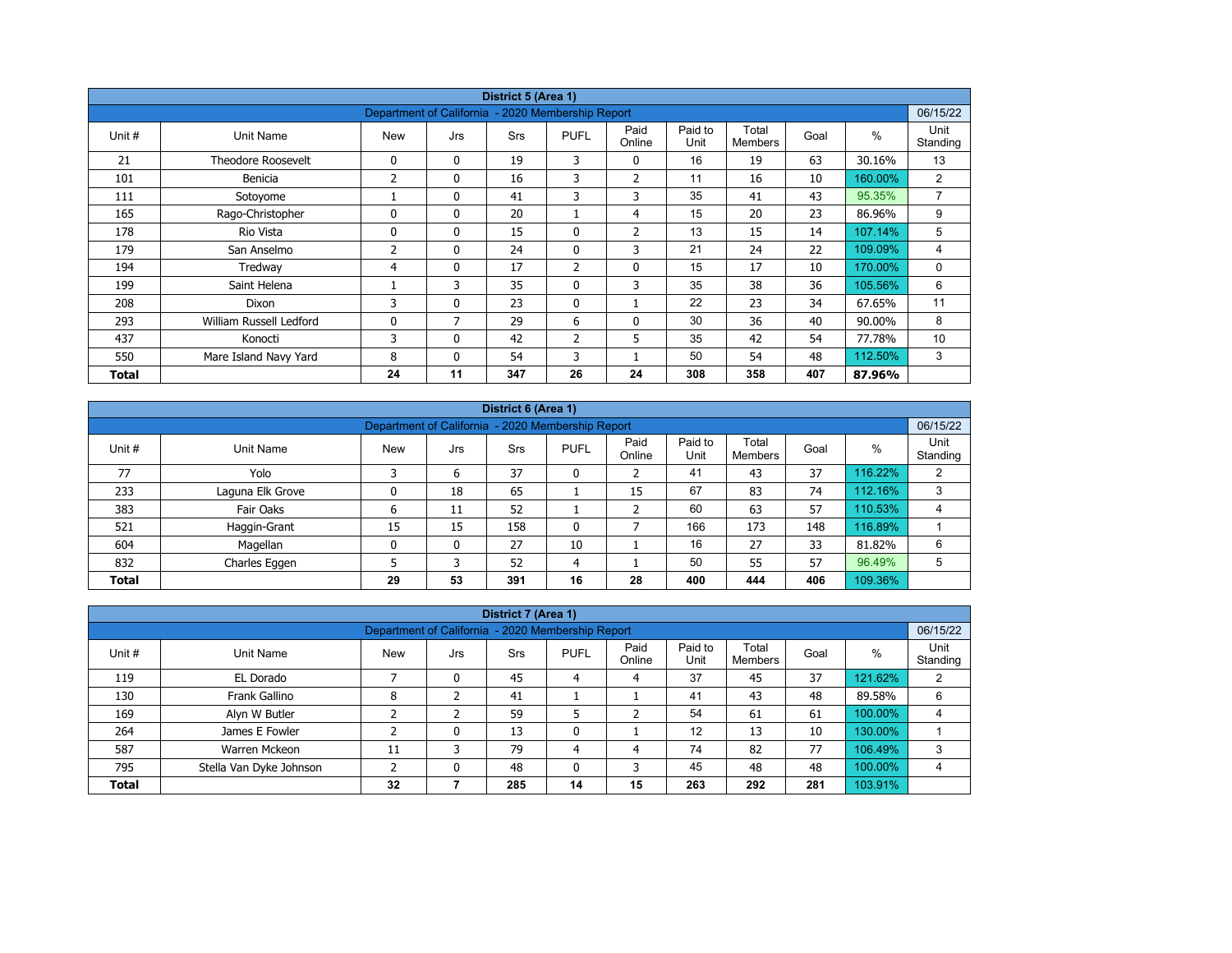| District 8 (Area 2)                                  |                                                                                                                                        |  |  |    |  |  |    |    |    |         |  |  |  |  |
|------------------------------------------------------|----------------------------------------------------------------------------------------------------------------------------------------|--|--|----|--|--|----|----|----|---------|--|--|--|--|
|                                                      | 06/15/22<br>Department of California - 2022 Membership Report                                                                          |  |  |    |  |  |    |    |    |         |  |  |  |  |
| Unit #                                               | Paid<br>Paid to<br>Total<br>%<br><b>PUFL</b><br><b>New</b><br>Unit Name<br>Goal<br>Srs<br>Jrs<br>Online<br>Unit<br>Standing<br>Members |  |  |    |  |  |    |    |    |         |  |  |  |  |
|                                                      | San Francisco                                                                                                                          |  |  | 25 |  |  | 27 | 30 | 30 | 100.00% |  |  |  |  |
| 30<br>25<br>30<br>100.00%<br>27<br><b>Total</b><br>0 |                                                                                                                                        |  |  |    |  |  |    |    |    |         |  |  |  |  |

| District 9 (Area 2)                                                                                                                                     |                                                     |  |  |    |  |  |    |    |    |        |  |  |  |
|---------------------------------------------------------------------------------------------------------------------------------------------------------|-----------------------------------------------------|--|--|----|--|--|----|----|----|--------|--|--|--|
| Department of California - 2022 Membership Report                                                                                                       |                                                     |  |  |    |  |  |    |    |    |        |  |  |  |
| Paid<br>Paid to<br>Total<br>Unit #<br>%<br><b>PUFL</b><br><b>New</b><br><b>Unit Name</b><br>Goal<br>Srs<br>Jrs<br>Online<br>Standing<br>Unit<br>Members |                                                     |  |  |    |  |  |    |    |    |        |  |  |  |
| 161                                                                                                                                                     | Harding-Hola                                        |  |  | 35 |  |  | 35 | 41 | 43 | 95.35% |  |  |  |
| 202                                                                                                                                                     | 23<br>27<br>28<br>43<br>65.12%<br>⌒<br>Rov Frerichs |  |  |    |  |  |    |    |    |        |  |  |  |
| 58<br>62<br>86<br>69<br><b>Total</b><br>80.23%<br>8                                                                                                     |                                                     |  |  |    |  |  |    |    |    |        |  |  |  |

| District 10 (Area 2)                                                                                                                                   |                                               |  |  |    |  |  |    |    |    |        |  |  |  |
|--------------------------------------------------------------------------------------------------------------------------------------------------------|-----------------------------------------------|--|--|----|--|--|----|----|----|--------|--|--|--|
| Department of California - 2022 Membership Report                                                                                                      |                                               |  |  |    |  |  |    |    |    |        |  |  |  |
| Paid<br>Paid to<br>Total<br>Unit#<br>%<br><b>PUFL</b><br><b>New</b><br>Unit Name<br>Goal<br>Srs<br>Jrs<br>Online<br>Standing<br>Unit<br><b>Members</b> |                                               |  |  |    |  |  |    |    |    |        |  |  |  |
| 68                                                                                                                                                     | Havward                                       |  |  | 21 |  |  | 21 | 23 | 32 | 71.88% |  |  |  |
| 117                                                                                                                                                    | 41<br>95.74%<br>42<br>47<br>45<br>San Leandro |  |  |    |  |  |    |    |    |        |  |  |  |
| 79<br>62<br>63<br>68<br><b>Total</b><br>86.08%<br>0                                                                                                    |                                               |  |  |    |  |  |    |    |    |        |  |  |  |

| District 11 (Area 3)                                               |                                                               |            |     |            |                   |                |                 |                  |      |         |                  |  |  |  |  |
|--------------------------------------------------------------------|---------------------------------------------------------------|------------|-----|------------|-------------------|----------------|-----------------|------------------|------|---------|------------------|--|--|--|--|
|                                                                    | 06/15/22<br>Department of California - 2022 Membership Report |            |     |            |                   |                |                 |                  |      |         |                  |  |  |  |  |
| Unit #                                                             | Unit Name                                                     | <b>New</b> | Jrs | <b>Srs</b> | <b>PUFL</b>       | Paid<br>Online | Paid to<br>Unit | Total<br>Members | Goal | $\%$    | Unit<br>Standing |  |  |  |  |
| 16                                                                 | Karl Ross                                                     | 4          | 6   | 73         | 10                | 0              | 69              | 79               | 89   | 88.76%  | 5                |  |  |  |  |
| 22                                                                 | Lodi                                                          | 0          | 0   | 33         | h<br>∠            | 0              | 31              | 33               | 40   | 82.50%  | 6                |  |  |  |  |
| 108                                                                | Amador                                                        | 26         | 6   | 94         |                   |                | 92              | 100              | 69   | 144.93% |                  |  |  |  |  |
| 190                                                                | <b>Clinton Mccausland</b>                                     |            | 4   | 22         | 3                 |                | 22              | 26               | 27   | 96.30%  | 2                |  |  |  |  |
| 249                                                                | Mcfall-Grisham                                                |            | 9   | 39         | $\mathbf{r}$<br>∠ | 8              | 38              | 48               | 64   | 75.00%  |                  |  |  |  |  |
| 376                                                                | Calaveras                                                     |            | 9   | 58         | $\mathbf{0}$      | 3              | 64              | 67               | 75   | 89.33%  |                  |  |  |  |  |
| 43<br>47<br>803<br>40<br>3<br>44<br>93.62%<br>Ed Stewart<br>0<br>4 |                                                               |            |     |            |                   |                |                 |                  |      |         |                  |  |  |  |  |
| <b>Total</b>                                                       |                                                               | 34         | 38  | 359        | 19                | 19             | 359             | 397              | 411  | 96.59%  |                  |  |  |  |  |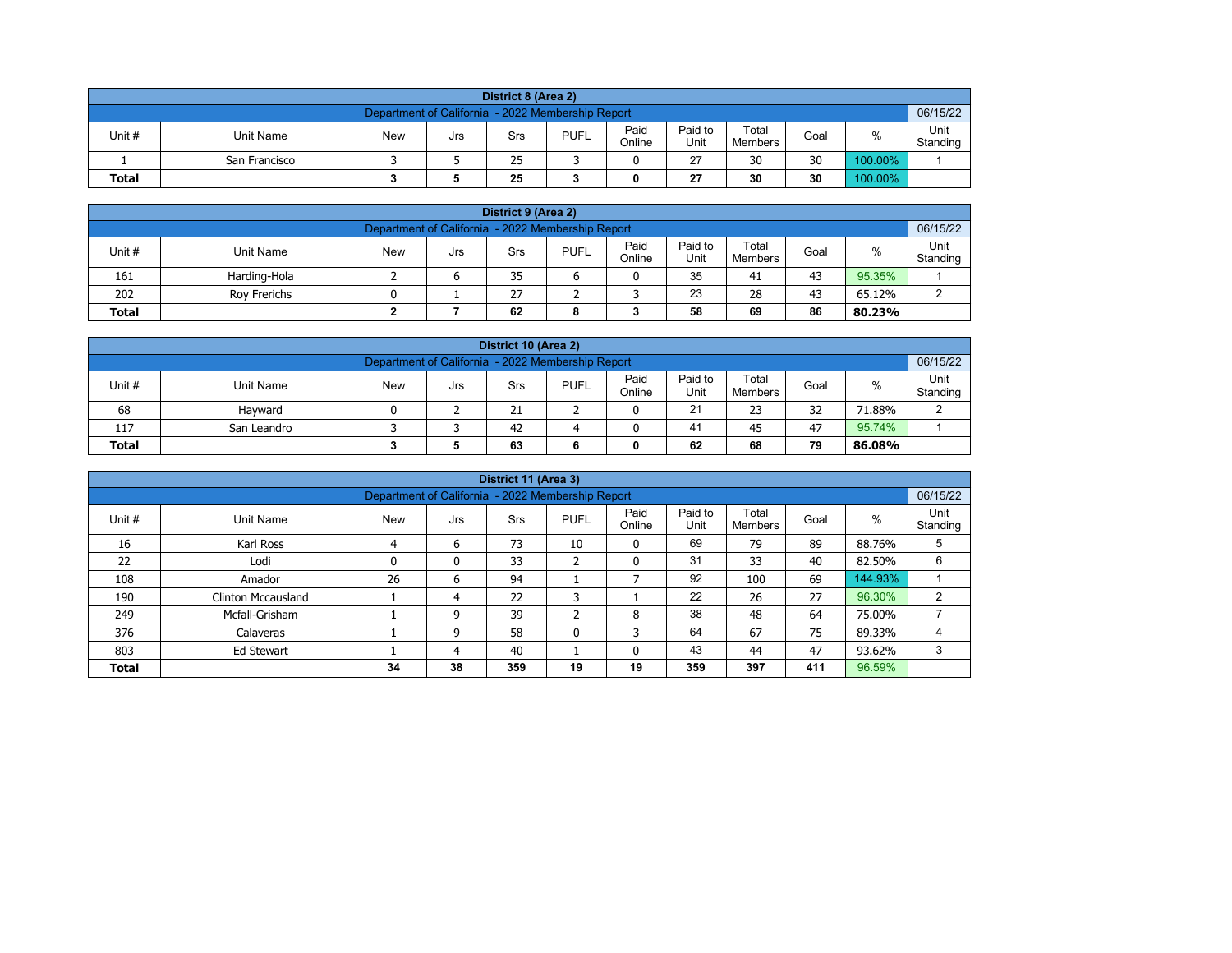| District 12 (Area 3) |                   |                                                   |              |            |                          |                |                 |                  |      |         |                  |  |  |
|----------------------|-------------------|---------------------------------------------------|--------------|------------|--------------------------|----------------|-----------------|------------------|------|---------|------------------|--|--|
|                      |                   |                                                   |              |            |                          |                |                 |                  |      |         |                  |  |  |
|                      |                   | Department of California - 2022 Membership Report |              |            |                          |                |                 |                  |      |         | 06/15/22         |  |  |
| Unit #               | Unit Name         | <b>New</b>                                        | Jrs          | <b>Srs</b> | <b>PUFL</b>              | Paid<br>Online | Paid to<br>Unit | Total<br>Members | Goal | %       | Unit<br>Standing |  |  |
| 74                   | Modesto           |                                                   | 0            | 28         | 2                        | 5              | 21              | 28               | 39   | 71.79%  |                  |  |  |
| 83                   | Merced            | 5                                                 | 16           | 90         | $\overline{\phantom{a}}$ | 8              | 96              | 106              | 120  | 88.33%  | 4                |  |  |
| 166                  | James V Pernetti  | 13                                                | 10           | 76         | $\mathbf{0}$             | $\overline{2}$ | 84              | 86               | 72   | 119.44% | 2                |  |  |
| 168                  | Elijah B Hayes    | 0                                                 | 6            | 24         |                          |                | 28              | 30               | 31   | 96.77%  | 3                |  |  |
| 240                  | Manuel M Lopes    | ำ<br>∠                                            |              | 21         | 0                        | 3              | 19              | 22               | 28   | 78.57%  | 5                |  |  |
| 491                  | Ceres             | 0                                                 | 3            | 10         | $\overline{2}$           | 0              | 11              | 13               | 18   | 72.22%  | 6                |  |  |
| 567                  | Mariposa          | 6                                                 | 3            | 15         | $\mathbf{0}$             |                | 17              | 18               | 14   | 128.57% |                  |  |  |
| 872                  | Scranton & Qualle | 0                                                 | <sup>-</sup> | 8          | $\Omega$                 | 0              | 10              | 10               | 19   | 52.63%  | 8                |  |  |
| <b>Total</b>         |                   | 27                                                | 41           | 272        |                          | 20             | 286             | 313              | 341  | 91.79%  |                  |  |  |

| District 13 (Area 2)                                                                                                                   |                                                               |    |              |     |    |    |     |     |     |         |   |  |  |  |  |
|----------------------------------------------------------------------------------------------------------------------------------------|---------------------------------------------------------------|----|--------------|-----|----|----|-----|-----|-----|---------|---|--|--|--|--|
|                                                                                                                                        | 06/15/22<br>Department of California - 2022 Membership Report |    |              |     |    |    |     |     |     |         |   |  |  |  |  |
| Paid<br>Paid to<br>Total<br>$\%$<br>Unit#<br><b>New</b><br><b>PUFL</b><br>Unit Name<br>Goal<br>Srs<br>Jrs<br>Online<br>Unit<br>Members |                                                               |    |              |     |    |    |     |     |     |         |   |  |  |  |  |
| 217                                                                                                                                    | Gilroy                                                        |    | 11           | 41  |    | 0  | 52  | 52  | 50  | 104.00% |   |  |  |  |  |
| 318                                                                                                                                    | <b>Willow Glen</b>                                            |    | 0            | 4   |    | 0  |     | 4   | 12  | 33.33%  | 5 |  |  |  |  |
| 419                                                                                                                                    | Santa Clara                                                   | 11 | 11           | 135 | 13 |    | 128 | 146 | 141 | 103.55% | 2 |  |  |  |  |
| 564                                                                                                                                    | <b>Mission City</b>                                           | Δ  | 6            | 32  | 4  | 4  | 30  | 38  | 47  | 80.85%  | 4 |  |  |  |  |
| 791                                                                                                                                    | Mayfair                                                       |    | $\mathbf{0}$ | 70  |    |    | 56  | 70  | 73  | 95.89%  | 3 |  |  |  |  |
| <b>Total</b>                                                                                                                           |                                                               | 22 | 28           | 282 | 27 | 16 | 267 | 310 | 323 | 95.98%  |   |  |  |  |  |

| District 14 (Area 3) |                       |                                                   |              |                |              |                |                 |                         |      |        |                  |  |  |
|----------------------|-----------------------|---------------------------------------------------|--------------|----------------|--------------|----------------|-----------------|-------------------------|------|--------|------------------|--|--|
|                      |                       | Department of California - 2022 Membership Report |              |                |              |                |                 |                         |      |        | 06/15/22         |  |  |
| Unit #               | Unit Name             | <b>New</b>                                        | Jrs          | Srs            | <b>PUFL</b>  | Paid<br>Online | Paid to<br>Unit | Total<br><b>Members</b> | Goal | %      | Unit<br>Standing |  |  |
| 3                    | Hanford               | 0                                                 | 15           | 53             | 2            | $\mathbf{0}$   | 68              | 68                      | 79   | 86.08% | 5                |  |  |
| 4                    | <b>Charlie Waters</b> | 0                                                 | $\mathbf{0}$ | 3              | $\mathbf{0}$ | $\mathbf{0}$   | 3               | 3                       | 18   | 16.67% | 11               |  |  |
| 11                   | Madera                | 0                                                 | 0            | $\overline{2}$ | 2            | 0              | 4               | $\overline{2}$          | 10   | 20.00% | 10               |  |  |
| 23                   | William Lee Netzer    | 2                                                 | 2            | 14             | $\mathbf{0}$ | $\mathbf{0}$   | 16              | 16                      | 17   | 94.12% | 2                |  |  |
| 110                  | <b>Oakhurst</b>       |                                                   | 3            | 30             | 0            | 0              | 33              | 33                      | 42   | 78.57% | 8                |  |  |
| 147                  | Cecil Cox             | 5                                                 | 17           | 77             | 5            |                | 98              | 94                      | 98   | 95.92% |                  |  |  |
| 191                  | Kingsburg             | 2                                                 | 6            | 47             | $\mathbf{0}$ | $\overline{2}$ | 51              | 53                      | 64   | 82.81% | 7                |  |  |
| 346                  | Firebaugh             | 0                                                 | $\mathbf{0}$ | 8              | 0            | 0              | 8               | 8                       | 11   | 72.73% | 9                |  |  |
| 355                  | Westland              | $\mathbf{0}$                                      | $\mathbf{0}$ | 10             | $\mathbf{0}$ | $\mathbf{0}$   | 10 <sup>1</sup> | 10                      | 11   | 90.91% | 4                |  |  |
| 509                  | Fresno Federal        | 10                                                | 4            | 73             | 6            | 10             | 73              | 77                      | 82   | 93.90% | 3                |  |  |
| 511                  | <b>State Center</b>   | 0                                                 | 7            | 9              | $\mathbf{0}$ | 16             | $\overline{0}$  | 16                      | 19   | 84.21% | 6                |  |  |
| Total                |                       | 20                                                | 54           | 326            | 15           | 29             | 366             | 380                     | 451  | 84.26% |                  |  |  |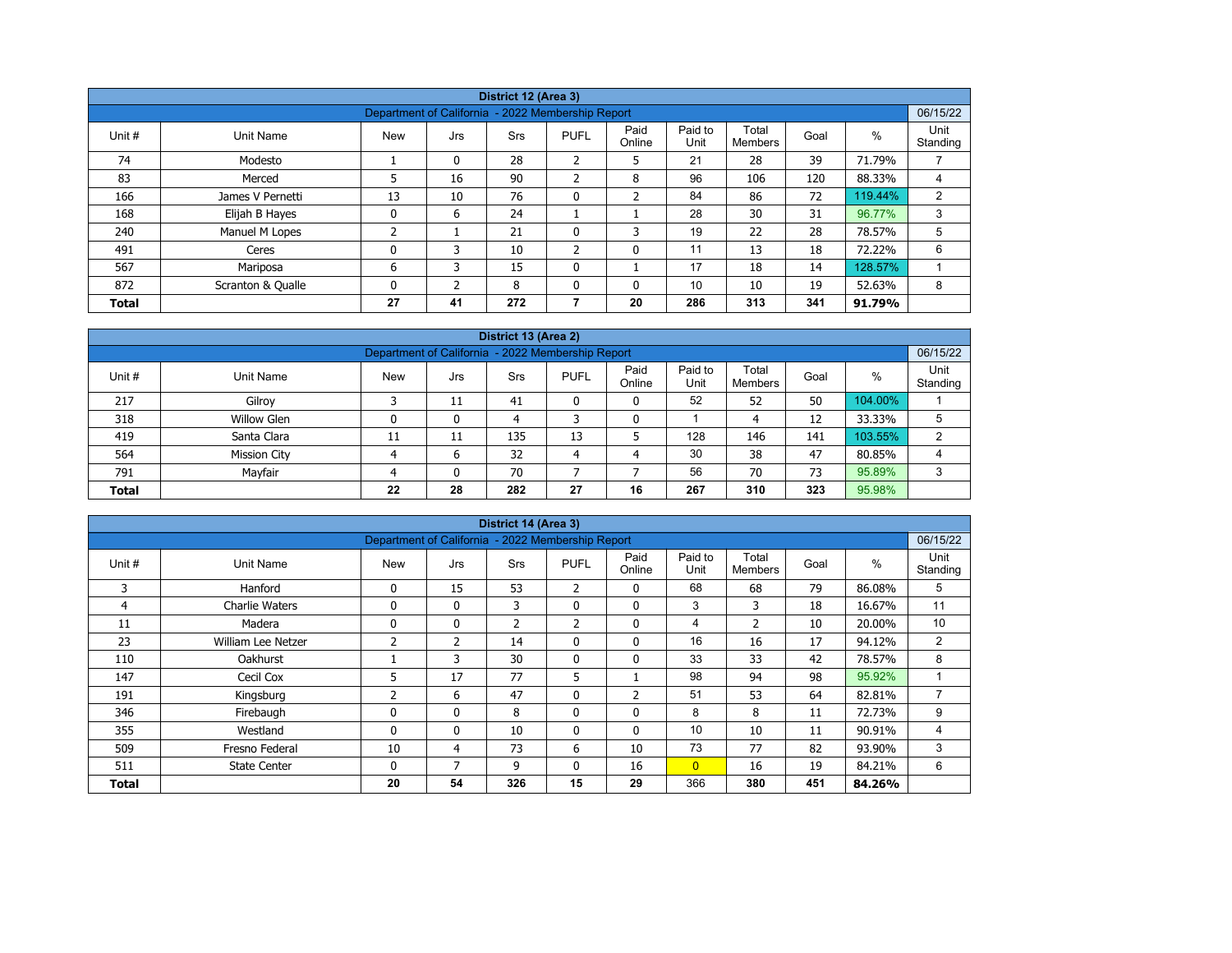| District 15 (Area 3)                                                           |                                                                                                                                                  |                                                   |    |     |                |              |     |     |     |         |          |  |  |  |  |
|--------------------------------------------------------------------------------|--------------------------------------------------------------------------------------------------------------------------------------------------|---------------------------------------------------|----|-----|----------------|--------------|-----|-----|-----|---------|----------|--|--|--|--|
|                                                                                |                                                                                                                                                  | Department of California - 2022 Membership Report |    |     |                |              |     |     |     |         | 06/15/22 |  |  |  |  |
| Unit #                                                                         | Paid<br>Paid to<br>Total<br>$\%$<br>Unit Name<br>Srs<br><b>PUFL</b><br>Goal<br><b>New</b><br>Jrs<br>Unit<br>Online<br>Standing<br><b>Members</b> |                                                   |    |     |                |              |     |     |     |         |          |  |  |  |  |
| 20                                                                             | Porterville                                                                                                                                      |                                                   | 10 | 47  | $\overline{2}$ | 0            | 55  | 57  | 55  | 103.64% | 3        |  |  |  |  |
| 26                                                                             | Bakersfield                                                                                                                                      | 4                                                 | 0  | 84  | 5              | $\mathbf{0}$ | 84  | 84  | 89  | 94.38%  | 5        |  |  |  |  |
| 94                                                                             | Exeter                                                                                                                                           | 0                                                 |    | 28  | 6              | 10           | 13  | 29  | 32  | 90.63%  | 6        |  |  |  |  |
| 124                                                                            | Merle Reed                                                                                                                                       | 16                                                | 14 | 105 | C.<br>∠        | 4            | 113 | 119 | 102 | 116.67% | 2        |  |  |  |  |
| 213                                                                            | Leslie L Robinson                                                                                                                                | 0                                                 | 4  | 30  | $\mathbf{0}$   |              | 33  | 34  | 34  | 100.00% | 4        |  |  |  |  |
| 221                                                                            | Tehachapi                                                                                                                                        | 13                                                | 4  | 45  | 0              | 0            | 49  | 49  | 39  | 125.64% |          |  |  |  |  |
| 16<br>14<br>87.50%<br>711<br>0<br>0<br>14<br>0<br>0<br>14<br>Kern River Valley |                                                                                                                                                  |                                                   |    |     |                |              |     |     |     |         |          |  |  |  |  |
| <b>Total</b>                                                                   |                                                                                                                                                  | 40                                                | 33 | 353 | 15             | 15           | 356 | 386 | 367 | 105.18% |          |  |  |  |  |

| District 16 (Area 6) |                           |                                                   |              |      |                |                |                 |                         |      |         |                  |  |  |
|----------------------|---------------------------|---------------------------------------------------|--------------|------|----------------|----------------|-----------------|-------------------------|------|---------|------------------|--|--|
|                      |                           | Department of California - 2022 Membership Report |              |      |                |                |                 |                         |      |         | 06/15/22         |  |  |
| Unit #               | Unit Name                 | <b>New</b>                                        | Jrs          | Srs  | <b>PUFL</b>    | Paid<br>Online | Paid to<br>Unit | Total<br><b>Members</b> | Goal | %       | Unit<br>Standing |  |  |
| 48                   | Oxnard                    | 0                                                 | 10           | 62   | 3              | 0              | 69              | 72                      | 83   | 86.75%  | 13               |  |  |
| 49                   | Santa Barbara             | 0                                                 | $\mathbf{0}$ | 17   | $\mathbf{0}$   | $\overline{2}$ | 15              | 17                      | 12   | 141.67% | 2                |  |  |
| 50                   | Paso Robles               |                                                   | 1            | 18   | $\mathbf 0$    |                | 18              | 19                      | 19   | 100.00% | 10               |  |  |
| 56                   | Corporal Marshal N Braden | 9                                                 | 10           | 84   |                | 8              | 85              | 94                      | 90   | 104.44% | 9                |  |  |
| 66                   | San Luis Obispo           | 9                                                 | 4            | 64   | $\mathbf{0}$   | 4              | 64              | 68                      | 65   | 104.62% | 8                |  |  |
| 125                  | Vandenberg                | 0                                                 | $\mathbf{0}$ | 35   | 2              | $\overline{2}$ | 31              | 35                      | 38   | 92.11%  | 12               |  |  |
| 136                  | Arroyo Grande             | 14                                                | 1            | 89   | $\overline{2}$ | 8              | 80              | 90                      | 77   | 116.88% | 4                |  |  |
| 211                  | William "Will" Proud      | 13                                                | 3            | 101  | 3              | 4              | 97              | 104                     | 94   | 110.64% | 5                |  |  |
| 339                  | Ventura                   | 0                                                 | 9            | 24   |                |                | 31              | 33                      | 41   | 80.49%  | 14               |  |  |
| 432                  | Cambria                   | 43                                                | 6            | 157  | $\overline{2}$ |                | 160             | 163                     | 128  | 127.34% | 3                |  |  |
| 482                  | Walter "Ski" Gamulski     | 4                                                 | 6            | 51   | $\mathbf{0}$   | $\Omega$       | 57              | 57                      | 54   | 105.56% | $\overline{7}$   |  |  |
| 502                  | Moorpark                  |                                                   | 1            | 24   | $\mathbf{0}$   | $\overline{4}$ | 21              | 25                      | 26   | 96.15%  | 11               |  |  |
| 534                  | Orcutt                    | 24                                                | $\mathbf{0}$ | 55   |                | 4              | 50              | 55                      | 36   | 152.78% | 1                |  |  |
| 741                  | Camarillo                 | 28                                                | 14           | 226  |                | 33             | 206             | 240                     | 225  | 106.67% | 6                |  |  |
| <b>Total</b>         |                           | 146                                               | 65           | 1007 | 16             | 72             | 984             | 1072                    | 988  | 108.50% |                  |  |  |

| District 17 (Area 4)                                                                                                                             |                            |    |    |    |  |   |    |    |    |         |   |  |  |  |
|--------------------------------------------------------------------------------------------------------------------------------------------------|----------------------------|----|----|----|--|---|----|----|----|---------|---|--|--|--|
| 06/15/22<br>Department of California - 2022 Membership Report                                                                                    |                            |    |    |    |  |   |    |    |    |         |   |  |  |  |
| Paid to<br>Paid<br>Total<br><b>PUFL</b><br>Unit #<br><b>New</b><br>%<br>Goal<br>Unit Name<br>Srs<br>Jrs<br>Unit<br>Standing<br>Online<br>Members |                            |    |    |    |  |   |    |    |    |         |   |  |  |  |
| 302                                                                                                                                              | Allied                     |    | 8  | 53 |  | 0 | 61 | 61 | 52 | 117.31% | າ |  |  |  |
| 309                                                                                                                                              | Los Angeles Sheriff's Star |    |    | 30 |  |   | 32 | 33 | 31 | 106.45% | 3 |  |  |  |
| 628                                                                                                                                              | Chinatown                  | 24 | 35 | 34 |  |   | 68 | 69 | 48 | 143.75% |   |  |  |  |
| 161<br>117<br>163<br>124.43%<br>131<br>30<br>46<br><b>Total</b><br>◠<br>0<br>∠                                                                   |                            |    |    |    |  |   |    |    |    |         |   |  |  |  |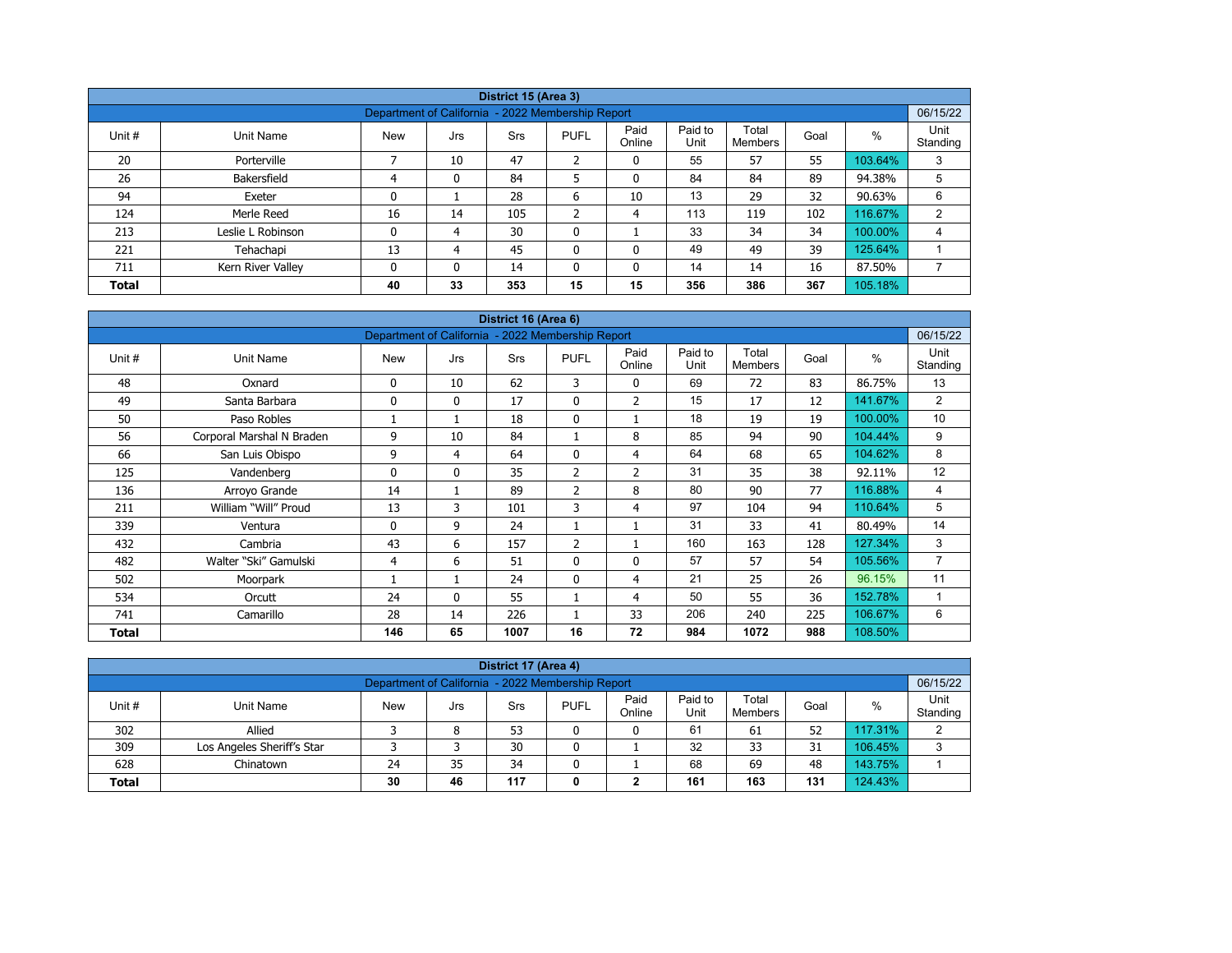| District 18 (Area 6) |                       |                                                   |              |            |                |                |                 |                         |      |         |                  |  |  |
|----------------------|-----------------------|---------------------------------------------------|--------------|------------|----------------|----------------|-----------------|-------------------------|------|---------|------------------|--|--|
|                      |                       | Department of California - 2022 Membership Report |              |            |                |                |                 |                         |      |         | 06/15/22         |  |  |
| Unit #               | Unit Name             | <b>New</b>                                        | Jrs          | <b>Srs</b> | <b>PUFL</b>    | Paid<br>Online | Paid to<br>Unit | Total<br><b>Members</b> | Goal | $\%$    | Unit<br>Standing |  |  |
| 13                   | Pasadena              | 0                                                 | 14           | 37         | $\overline{2}$ | $\mathbf{0}$   | 49              | 51                      | 53   | 96.23%  | $\overline{7}$   |  |  |
| 30                   | Pomoma Charles P Rowe | 5                                                 | 3            | 38         | $\overline{2}$ | 0              | 39              | 41                      | 60   | 68.33%  | 11               |  |  |
| 75                   | La Puente             | 0                                                 | $\mathbf{0}$ | 7          | 4              | 3              | $\overline{0}$  | 7                       | 34   | 20.59%  | 12               |  |  |
| 139                  | Alhambra              | 3                                                 | 5            | 55         | 5              | 6              | 49              | 60                      | 58   | 103.45% | 4                |  |  |
| 180                  | Canyon City           | 8                                                 | 7            | 50         | $\overline{4}$ | 8              | 45              | 57                      | 45   | 126.67% | $\overline{A}$   |  |  |
| 241                  | Abraham Lincoln       | 6                                                 | $\mathbf{0}$ | 23         | $\overline{2}$ | $\overline{2}$ | 19              | 23                      | 23   | 100.00% | 5                |  |  |
| 261                  | El Monte              | 0                                                 | 15           | 25         | $\mathbf 0$    |                | 39              | 40                      | 44   | 90.91%  | 8                |  |  |
| 280                  | East Pasadena         | 2                                                 |              | 55         | 5              | 4              | 47              | 56                      | 58   | 96.55%  | 6                |  |  |
| 397                  | Monterey Park         | 0                                                 | 3            | 14         | $\mathbf{0}$   | 17             | $\overline{0}$  | 17                      | 14   | 121.43% | 3                |  |  |
| 755                  | <b>Charter Cove</b>   | 4                                                 | 13           | 84         | $\overline{2}$ | 8              | 87              | 97                      | 119  | 81.51%  | 10               |  |  |
| 790                  | <b>West Covina</b>    | 12                                                | 6            | 64         | $\overline{2}$ | 6              | 62              | 70                      | 57   | 122.81% | 2                |  |  |
| 830                  | Duarte                | 3                                                 | 37           | 85         | 13             |                | 108             | 122                     | 141  | 86.52%  | 9                |  |  |
| Total                |                       | 43                                                | 104          | 537        | 41             | 56             | 544             | 641                     | 706  | 90.79%  |                  |  |  |

| District 19 (Area 4) |                   |                                                   |                |            |                |                |                 |                         |      |         |                  |  |  |
|----------------------|-------------------|---------------------------------------------------|----------------|------------|----------------|----------------|-----------------|-------------------------|------|---------|------------------|--|--|
|                      |                   | Department of California - 2022 Membership Report |                |            |                |                |                 |                         |      |         | 06/15/22         |  |  |
| Unit #               | Unit Name         | <b>New</b>                                        | Jrs            | <b>Srs</b> | <b>PUFL</b>    | Paid<br>Online | Paid to<br>Unit | Total<br><b>Members</b> | Goal | $\%$    | Unit<br>Standing |  |  |
| 134                  | City of Paramount | 9                                                 | $\mathbf 0$    | 12         | 1              | 0              | 11              | 12                      | 22   | 54.55%  | 13               |  |  |
| 170                  | Bert S Crossland  | $\Omega$                                          | 5              | 23         | $\overline{2}$ |                | 25              | 28                      | 26   | 107.69% | $\mathbf{1}$     |  |  |
| 184                  | South Bay         | 17                                                | 4              | 111        | 5              | 25             | 85              | 115                     | 124  | 92.74%  | 6                |  |  |
| 270                  | Downey            | 0                                                 | $\mathbf{0}$   | 10         | $\overline{2}$ | 0              | 8               | 10                      | 12   | 83.33%  | 10               |  |  |
| 272                  | Montebello        | 13                                                | $\mathbf{0}$   | 97         | $\overline{2}$ | 12             | 83              | 97                      | 94   | 103.19% | $\overline{2}$   |  |  |
| 314                  | Hawthorne         |                                                   | 5              | 68         | 14             | 6              | 53              | 73                      | 81   | 90.12%  | 8                |  |  |
| 341                  | Leland A Cupp     | 4                                                 | 5              | 47         | $\mathbf{0}$   | $\overline{7}$ | 45              | 52                      | 53   | 98.11%  | 4                |  |  |
| 352                  | Gilbert W Lindsay | 0                                                 | $\mathbf{0}$   | 3          |                | 2              | $\overline{0}$  | 3                       | 10   | 30.00%  | 14               |  |  |
| 359                  | <b>Norwalk</b>    | 11                                                | 13             | 120        | 5              | 6              | 122             | 133                     | 147  | 90.48%  | $\overline{7}$   |  |  |
| 411                  | Rivera            | 11                                                | 5              | 43         |                | 5              | 42              | 48                      | 51   | 94.12%  | 5                |  |  |
| 465                  | Clyde F Hager     |                                                   | 4              | 7          |                | $\mathbf 0$    | 10              | 11                      | 14   | 78.57%  | 11               |  |  |
| 496                  | Lakewood          | 20                                                | 14             | 243        | $\overline{7}$ | 8              | 242             | 257                     | 288  | 89.24%  | 9                |  |  |
| 723                  | Hollydale         |                                                   | 1              | 20         |                | 3              | 17              | 21                      | 21   | 100.00% | 3                |  |  |
| 833                  | Lincoln Village   | 0                                                 | $\overline{2}$ | 22         |                | 19             | $\overline{4}$  | 24                      | 36   | 66.67%  | 12               |  |  |
| Total                |                   | 88                                                | 58             | 826        | 43             | 94             | 747             | 884                     | 979  | 90.30%  |                  |  |  |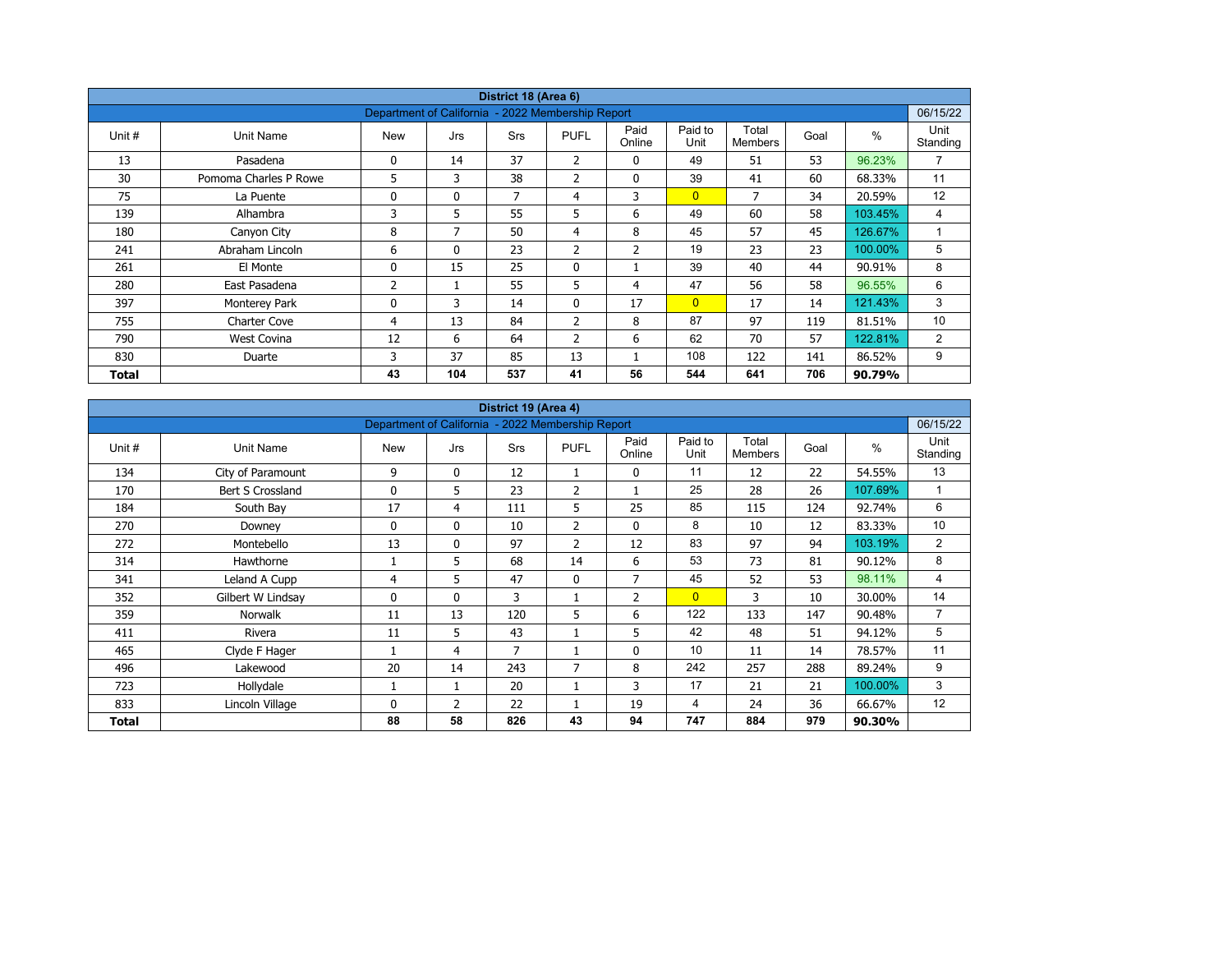| District 20 (Area 6) |                 |                                                   |     |            |              |                |                 |                  |      |         |                  |  |  |  |
|----------------------|-----------------|---------------------------------------------------|-----|------------|--------------|----------------|-----------------|------------------|------|---------|------------------|--|--|--|
|                      |                 | Department of California - 2022 Membership Report |     |            |              |                |                 |                  |      |         | 06/15/22         |  |  |  |
| Unit #               | Unit Name       | <b>New</b>                                        | Jrs | <b>Srs</b> | <b>PUFL</b>  | Paid<br>Online | Paid to<br>Unit | Total<br>Members | Goal | %       | Unit<br>Standing |  |  |  |
| 176                  | San Fernando    |                                                   | 2   | 62         | 7            | 6              | 51              | 64               | 61   | 104.92% | 3                |  |  |  |
| 311                  | Antelope Valley | ∍                                                 | 12  | 76         | 8            | 8              | 72              | 88               | 104  | 84.62%  | 6                |  |  |  |
| 348                  | Palmdale        | h                                                 | 0   | 36         | 5            | $\overline{2}$ | 29              | 36               | 44   | 81.82%  |                  |  |  |  |
| 377                  | Sunland-Tujunga | 17                                                | 3   | 55         |              | 5              | 52              | 58               | 35   | 165.71% |                  |  |  |  |
| 507                  | Newhall-Saugus  |                                                   | 2   | 63         |              | 10             | 54              | 65               | 66   | 98.48%  | 4                |  |  |  |
| 520                  | Sun Valley      | ⇁                                                 |     | 43         |              | 5              | 40              | 46               | 51   | 90.20%  | 5                |  |  |  |
| 817                  | Panorama City   | 6                                                 | 0   | 45         | $\mathbf{0}$ |                | 44              | 45               | 42   | 107.14% | 2                |  |  |  |
| <b>Total</b>         |                 | 40                                                | 22  | 380        | 23           | 37             | 342             | 402              | 403  | 99.75%  |                  |  |  |  |

| District 21 (Area 5) |                          |                                                   |              |            |                |                |                 |                         |      |         |                  |  |  |
|----------------------|--------------------------|---------------------------------------------------|--------------|------------|----------------|----------------|-----------------|-------------------------|------|---------|------------------|--|--|
|                      |                          | Department of California - 2022 Membership Report |              |            |                |                |                 |                         |      |         | 06/15/22         |  |  |
| Unit #               | Unit Name                | <b>New</b>                                        | Jrs          | <b>Srs</b> | <b>PUFL</b>    | Paid<br>Online | Paid to<br>Unit | Total<br><b>Members</b> | Goal | $\%$    | Unit<br>Standing |  |  |
| 53                   | Harold W Hyland          | 16                                                | 6            | 81         | 8              | $\overline{7}$ | 72              | 87                      | 89   | 97.75%  | 10               |  |  |
| 79                   | Riverside                | 14                                                | 15           | 77         | 2              | 12             | 78              | 92                      | 100  | 92.00%  | 14               |  |  |
| 200                  | Lynn Mort                | 21                                                | 1            | 75         | 4              | 9              | 63              | 76                      | 74   | 102.70% | 9                |  |  |
| 289                  | Carl R Meairs            | 19                                                | 10           | 130        | $\overline{2}$ | 16             | 122             | 140                     | 149  | 93.96%  | 12               |  |  |
| 328                  | Norco                    | 61                                                | 13           | 218        | $\mathbf{1}$   | 28             | 202             | 231                     | 200  | 115.50% | 4                |  |  |
| 428                  | San Gorgonio Pass        | 14                                                | $\mathbf{0}$ | 33         |                | 3              | 29              | 33                      | 16   | 206.25% | 1                |  |  |
| 500                  | Mira Loma                | 5                                                 | 7            | 47         | 3              | 3              | 48              | 54                      | 56   | 96.43%  | 11               |  |  |
| 519                  | Owen Coffman             | 63                                                | 54           | 305        | 5              | 32             | 322             | 359                     | 327  | 109.79% | 6                |  |  |
| 574                  | <b>Morrison Memorial</b> | 6                                                 | 1            | 54         | 0              | 12             | 43              | 55                      | 51   | 107.84% | $\overline{7}$   |  |  |
| 595                  | Perris                   | 14                                                | 3            | 60         | 5              | $\overline{7}$ | 51              | 63                      | 54   | 116.67% | 3                |  |  |
| 739                  | <b>Herman Granados</b>   | 13                                                | 4            | 64         | 4              | 6              | 58              | 68                      | 64   | 106.25% | 8                |  |  |
| 742                  | Joe Dominguez            | 6                                                 | 4            | 77         | $\mathbf 0$    | 30             | 51              | 81                      | 72   | 112.50% | 5                |  |  |
| 800                  | Idyllwild                | 7                                                 | 4            | 105        | 1              | 8              | 100             | 109                     | 117  | 93.16%  | 13               |  |  |
| 848                  | San Jacinto              | 8                                                 | 5            | 80         | $\mathbf{0}$   | 6              | 79              | 85                      | 98   | 86.73%  | 15               |  |  |
| 852                  | Temecula-Murrieta Valley | 2                                                 | 2            | 15         | 0              | $\overline{2}$ | 15              | 17                      | 10   | 170.00% | $\overline{2}$   |  |  |
| 951                  | Fellowship               | 0                                                 | 1            | 8          | $\mathbf{0}$   | 3              | 6               | 9                       | 17   | 52.94%  | 16               |  |  |
| <b>Total</b>         |                          | 269                                               | 130          | 1429       | 36             | 184            | 1339            | 1559                    | 1494 | 104.35% |                  |  |  |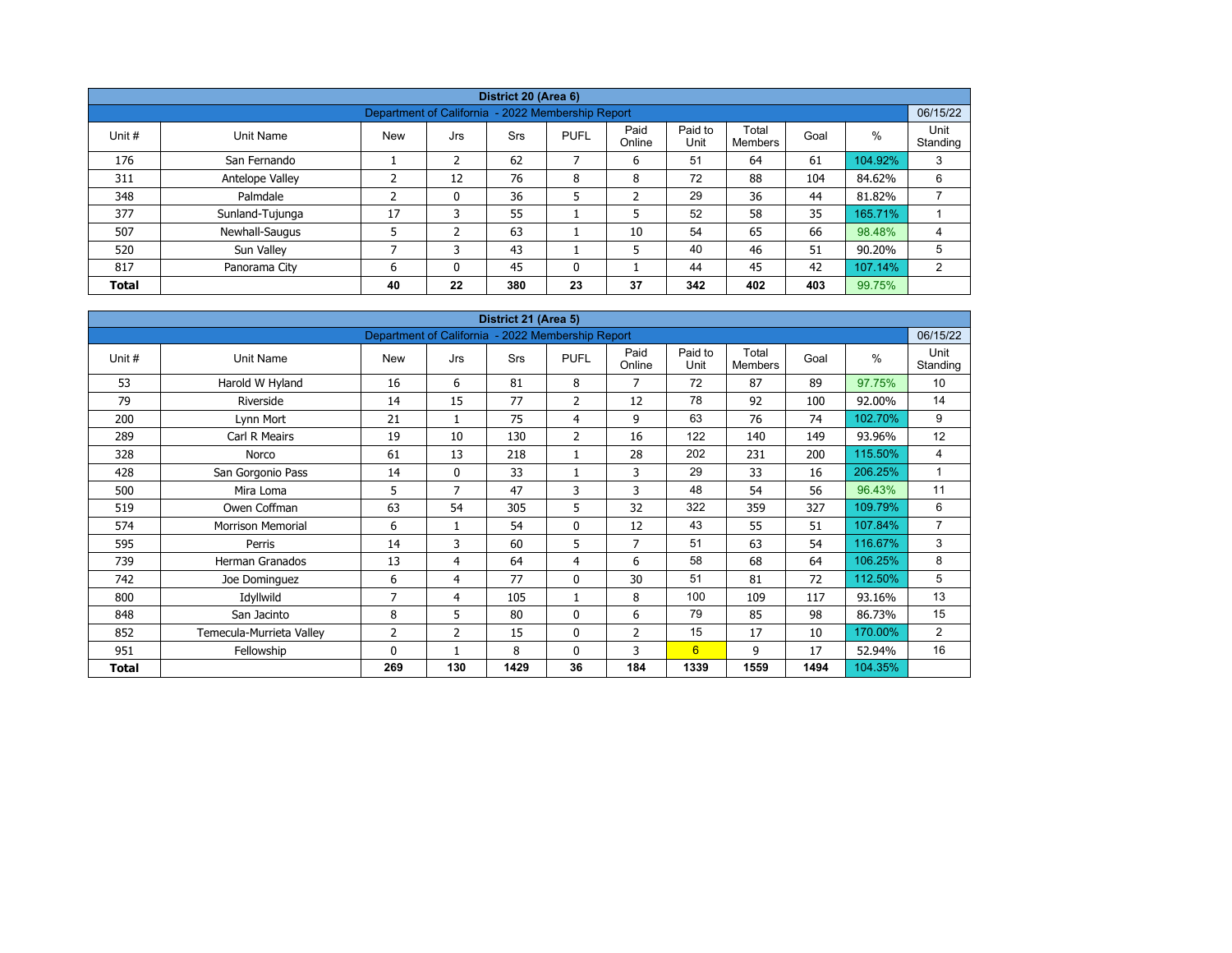| District 22 (Area 5) |                          |                                                   |                |      |                |                |                 |                         |      |               |                  |  |  |
|----------------------|--------------------------|---------------------------------------------------|----------------|------|----------------|----------------|-----------------|-------------------------|------|---------------|------------------|--|--|
|                      |                          | Department of California - 2022 Membership Report |                |      |                |                |                 |                         |      |               | 06/15/22         |  |  |
| Unit#                | <b>Unit Name</b>         | <b>New</b>                                        | Jrs            | Srs  | <b>PUFL</b>    | Paid<br>Online | Paid to<br>Unit | Total<br><b>Members</b> | Goal | $\frac{0}{0}$ | Unit<br>Standing |  |  |
| 146                  | Oceanside                | 0                                                 | 3              | 19   | 1              | $\overline{2}$ | 19              | 22                      | 21   | 104.76%       | 3                |  |  |
| 149                  | JB Clark                 | $\overline{7}$                                    | $\mathbf{1}$   | 80   | 8              | 17             | 56              | 81                      | 97   | 83.51%        | 13               |  |  |
| 201                  | Dewitt C Mitchell        | 0                                                 | $\mathbf{0}$   | 18   | $\mathbf{0}$   | $\overline{2}$ | 16              | 18                      | 15   | 120.00%       | $\mathbf{1}$     |  |  |
| 255                  | Larry E Bennett          | 10                                                | 29             | 138  | 15             | 10             | 142             | 167                     | 169  | 98.82%        | 8                |  |  |
| 258                  | Alpine                   | 1                                                 | 5              | 37   | 3              | 5              | 34              | 42                      | 52   | 80.77%        | 16               |  |  |
| 282                  | La Mesa                  | 8                                                 | $\overline{2}$ | 99   | 17             | $\overline{2}$ | 82              | 101                     | 111  | 90.99%        | 10               |  |  |
| 303                  | El Cajon                 | 0                                                 | $\mathbf 0$    | 9    | $\mathbf{0}$   | $\overline{2}$ | $\overline{7}$  | 9                       | 14   | 64.29%        | 17               |  |  |
| 310                  | Lakiba N. Palmer         | 7                                                 | 6              | 122  | 9              | 13             | 106             | 128                     | 123  | 104.07%       | 4                |  |  |
| 364                  | Santee                   | 0                                                 | $\mathbf{0}$   | 14   | $\mathbf{0}$   | 14             | $\overline{0}$  | 14                      | 21   | 66.67%        | 17               |  |  |
| 365                  | Alvin Myo Dunn           | 2                                                 | 3              | 74   | 3              | 12             | 62              | 77                      | 79   | 97.47%        | 9                |  |  |
| 416                  | San Dieguito             | 0                                                 | $\mathbf{0}$   | 24   | 8              | 15             | $\mathbf{1}$    | 24                      | 29   | 82.76%        | 14               |  |  |
| 434                  | Chula Vista              | 10                                                | $\overline{2}$ | 172  | 15             | 11             | 148             | 174                     | 197  | 88.32%        | 12               |  |  |
| 460                  | Albert J Hickman         | 0                                                 | 6              | 101  | 8              | 8              | 91              | 107                     | 118  | 90.68%        | 11               |  |  |
| 468                  | Lincoln Deming           | 17                                                | 11             | 125  | 6              | 21             | 109             | 136                     | 131  | 103.82%       | 5                |  |  |
| 552                  | Pacific Beach            | 8                                                 | 3              | 58   | 3              | $\overline{2}$ | 56              | 61                      | 56   | 108.93%       | 2                |  |  |
| 619                  | Sgt Allan K Walker, USMC | 0                                                 | $\mathbf 0$    | 6    | 0              | $\mathbf 0$    | 6               | 6                       | 17   | 35.29%        | 19               |  |  |
| 731                  | Larry E Holmberg         | 0                                                 | $\overline{2}$ | 15   | $\overline{2}$ | $\mathbf{1}$   | 14              | 17                      | 21   | 80.95%        | 15               |  |  |
| 820                  | Imperial Beach           | 13                                                | 3              | 100  | 5              | 7              | 91              | 103                     | 102  | 100.98%       | $\overline{7}$   |  |  |
| 853                  | Borrego Springs          | 16                                                | $\mathbf{1}$   | 131  | 8              | 10             | 114             | 132                     | 130  | 101.54%       | 6                |  |  |
| <b>Total</b>         |                          | 99                                                | 77             | 1342 | 111            | 154            | 1154            | 1419                    | 1503 | 94.41%        |                  |  |  |

| District 23 (Area 4)                                                                                                                                   |                 |   |    |     |   |    |     |     |     |         |   |  |  |
|--------------------------------------------------------------------------------------------------------------------------------------------------------|-----------------|---|----|-----|---|----|-----|-----|-----|---------|---|--|--|
| Department of California - 2022 Membership Report                                                                                                      |                 |   |    |     |   |    |     |     |     |         |   |  |  |
| Paid<br>Paid to<br>Total<br><b>PUFL</b><br>%<br>Unit#<br>Goal<br>Unit Name<br><b>New</b><br>Srs<br>Jrs<br>Standing<br>Unit<br>Online<br><b>Members</b> |                 |   |    |     |   |    |     |     |     |         |   |  |  |
| 228                                                                                                                                                    | Benj J Bowie    |   | 19 | 34  |   |    | 50  | 53  | 53  | 100.00% | 3 |  |  |
| 252                                                                                                                                                    | Jackie Robinson | 6 | 28 | 209 | ь | 14 | 218 | 237 | 265 | 89.43%  | 4 |  |  |
| 578                                                                                                                                                    | Chappie James   |   |    | 80  | ∍ | 4  | 79  | 85  | 81  | 104.94% | 2 |  |  |
| 639                                                                                                                                                    | Dorie Miller    |   | 23 | 44  | ╮ |    | 65  | 67  | 61  | 109.84% |   |  |  |
| 12<br>12<br>13<br>86.67%<br>784<br>15<br>Sammy Davis Jr                                                                                                |                 |   |    |     |   |    |     |     |     |         |   |  |  |
| 76<br>379<br>475<br>95.79%<br>20<br>424<br>455<br>15<br>11<br><b>Total</b>                                                                             |                 |   |    |     |   |    |     |     |     |         |   |  |  |

| District 24 (Area 6)                                                                                                                             |           |    |    |     |    |   |     |     |     |         |   |  |  |  |  |
|--------------------------------------------------------------------------------------------------------------------------------------------------|-----------|----|----|-----|----|---|-----|-----|-----|---------|---|--|--|--|--|
|                                                                                                                                                  |           |    |    |     |    |   |     |     |     |         |   |  |  |  |  |
| Department of California - 2022 Membership Report<br>06/15/22                                                                                    |           |    |    |     |    |   |     |     |     |         |   |  |  |  |  |
| Paid<br>Paid to<br>Total<br><b>PUFL</b><br>Unit #<br>%<br>Goal<br>Unit Name<br><b>Srs</b><br>New<br>Jrs<br>Standing<br>Unit<br>Online<br>Members |           |    |    |     |    |   |     |     |     |         |   |  |  |  |  |
| 43                                                                                                                                               | Hollywood | 24 |    | 120 |    |   | 123 | 124 | 104 | 119.23% | 2 |  |  |  |  |
| 46                                                                                                                                               | Communitv | ۵  |    | 55  | a  |   | 51  | 60  | 41  | 146.34% |   |  |  |  |  |
| 283                                                                                                                                              | Palisades |    | 29 | 156 | 13 | 6 | 166 | 185 | 189 | 97.88%  | 3 |  |  |  |  |
| 38<br>110.48%<br>331<br>340<br>369<br>23<br>334<br>42<br><b>Total</b><br>6                                                                       |           |    |    |     |    |   |     |     |     |         |   |  |  |  |  |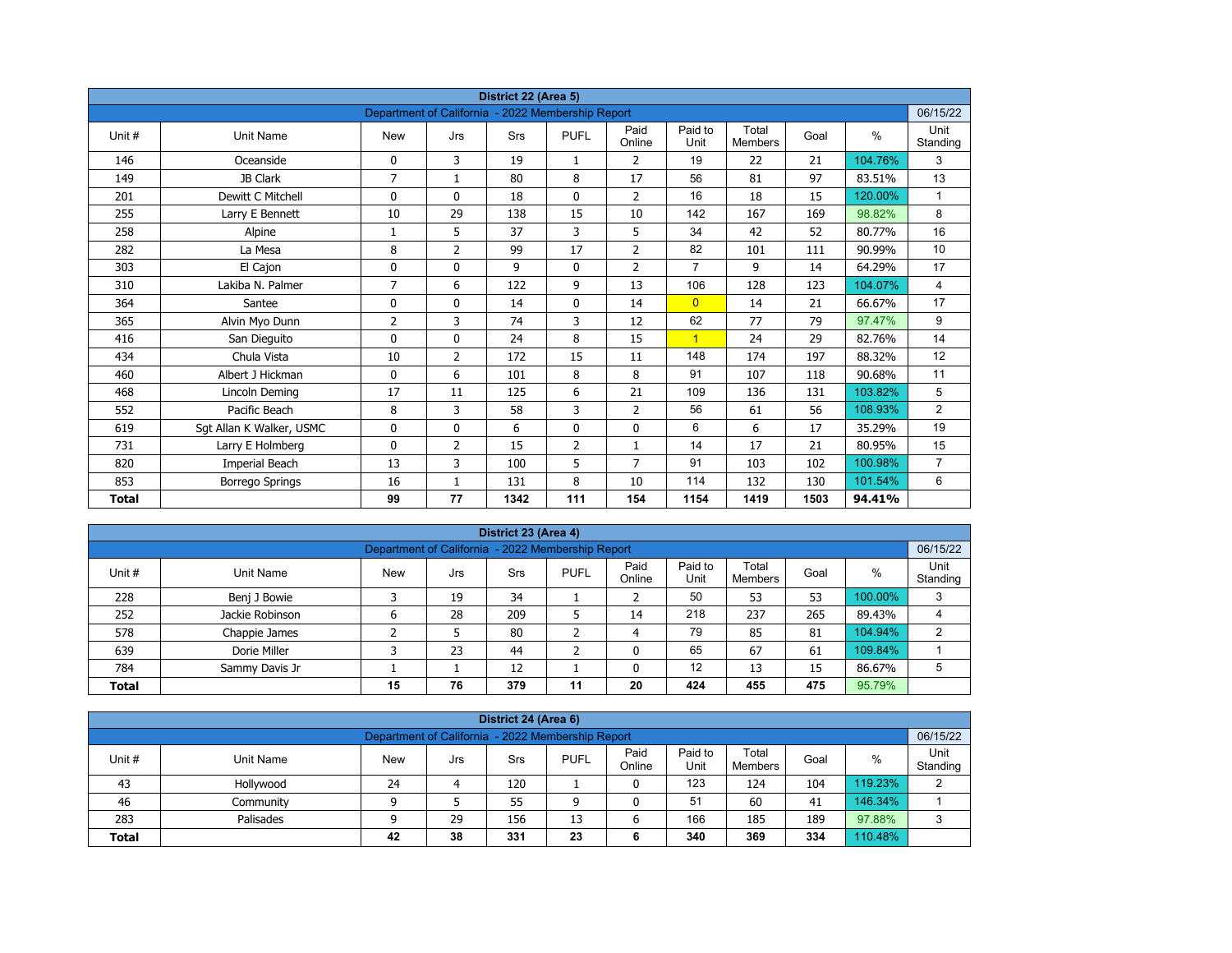| District 25 (Area 5) |                                 |                                                   |                |            |                |                |                 |                         |      |         |                  |  |  |
|----------------------|---------------------------------|---------------------------------------------------|----------------|------------|----------------|----------------|-----------------|-------------------------|------|---------|------------------|--|--|
|                      |                                 | Department of California - 2022 Membership Report |                |            |                |                |                 |                         |      |         | 06/15/22         |  |  |
| Unit#                | <b>Unit Name</b>                | <b>New</b>                                        | Jrs            | <b>Srs</b> | <b>PUFL</b>    | Paid<br>Online | Paid to<br>Unit | Total<br><b>Members</b> | Goal | $\%$    | Unit<br>Standing |  |  |
| 14                   | San Bernardino                  | $\mathbf{1}$                                      | 4              | 39         | $\overline{2}$ | $\mathbf{0}$   | 41              | 43                      | 42   | 102.38% | 6                |  |  |
| 106                  | Redlands                        | 22                                                | 9              | 170        | 5              | 22             | 152             | 179                     | 176  | 101.70% | $\overline{7}$   |  |  |
| 112                  | Ontario                         | 8                                                 | $\Omega$       | 65         | $\mathbf 0$    | $\overline{4}$ | 61              | 65                      | 69   | 94.20%  | 13               |  |  |
| 155                  | Colton                          | 6                                                 | 13             | 57         | $\overline{2}$ | 5              | 63              | 70                      | 73   | 95.89%  | 10               |  |  |
| 229                  | Leo Collins                     | 10                                                | 8              | 43         | $\mathbf{1}$   | 5              | 45              | 51                      | 56   | 91.07%  | 17               |  |  |
| 256                  | <b>Apple Valley</b>             | 2                                                 | $\mathbf{1}$   | 31         | $\mathbf{0}$   | $\mathbf{0}$   | 32              | 32                      | 31   | 103.23% | $\overline{4}$   |  |  |
| 262                  | Fontana                         | 10                                                | 12             | 81         | $\mathbf{1}$   | 10             | 82              | 93                      | 84   | 110.71% | $\mathbf{1}$     |  |  |
| 299                  | Chino                           | 29                                                | 5              | 168        | $\overline{7}$ | 15             | 151             | 173                     | 160  | 108.13% | $\overline{2}$   |  |  |
| 324                  | <b>Richard Arnold Griffith</b>  | 8                                                 | 9              | 47         | 5              | 5              | 46              | 56                      | 53   | 105.66% | 3                |  |  |
| 421                  | Highland                        | 32                                                | 25             | 242        | 4              | 22             | 241             | 267                     | 264  | 101.14% | 8                |  |  |
| 422                  | Robert Allen Romo               | 14                                                | 14             | 113        | $\mathbf{0}$   | 13             | 114             | 127                     | 124  | 102.42% | 5                |  |  |
| 426                  | Yucaipa Valley                  | 4                                                 | $\Omega$       | 27         | $\mathbf{1}$   | $\mathbf{1}$   | 25              | 27                      | 36   | 75.00%  | 18               |  |  |
| 466                  | Paul F Diekmann                 | 12                                                | $\overline{2}$ | 136        | $\mathbf{1}$   | $\overline{7}$ | 130             | 138                     | 150  | 92.00%  | 15               |  |  |
| 497                  | Bloomington                     | 4                                                 | 0              | 30         | $\mathbf{1}$   | $\mathbf 0$    | 29              | 30                      | 30   | 100.00% | 9                |  |  |
| 584                  | Big Bear Lake/ Sgt Mjr Al Woody | 12                                                | $\mathbf{0}$   | 89         | 5              | 10             | 74              | 89                      | 97   | 91.75%  | 16               |  |  |
| 650                  | Philip Marmolejo                | 11                                                | 10             | 80         | $\mathbf{1}$   | 0              | 89              | 90                      | 94   | 95.74%  | 11               |  |  |
| 710                  | <b>Guy Wynton Morris</b>        | 11                                                | 25             | 59         | $\mathbf{0}$   | 5              | 79              | 84                      | 88   | 95.45%  | 12               |  |  |
| 751                  | Newberry                        | 3                                                 | $\overline{2}$ | 50         | 3              | 3              | 46              | 52                      | 77   | 67.53%  | 19               |  |  |
| 777                  | Richard O Reed                  | 9                                                 | 19             | 118        | 9              | 3              | 125             | 137                     | 148  | 92.57%  | 14               |  |  |
| 835                  | Rancho Cucamonga                | 4                                                 | $\mathbf{0}$   | 26         | 0              | 3              | 23              | 26                      | 14   | 185.71% | $\mathbf{1}$     |  |  |
| <b>Total</b>         |                                 | 212                                               | 158            | 1671       | 48             | 133            | 1648            | 1829                    | 1866 | 98.02%  |                  |  |  |

| District 26 (Area 2) |                                                               |            |     |     |              |                |                 |                         |      |         |                  |  |  |  |  |
|----------------------|---------------------------------------------------------------|------------|-----|-----|--------------|----------------|-----------------|-------------------------|------|---------|------------------|--|--|--|--|
|                      | 06/15/22<br>Department of California - 2022 Membership Report |            |     |     |              |                |                 |                         |      |         |                  |  |  |  |  |
| Unit #               | Unit Name                                                     | <b>New</b> | Jrs | Srs | <b>PUFL</b>  | Paid<br>Online | Paid to<br>Unit | Total<br><b>Members</b> | Goal | %       | Unit<br>Standing |  |  |  |  |
| 82                   | San Mateo                                                     | 18         |     | 80  | h<br>∠       | כ              | 74              | 81                      | 87   | 93.10%  | 5                |  |  |  |  |
| 105                  | Redwood City                                                  |            | 4   | 28  | $\mathbf{0}$ | 0              | 32              | 32                      | 25   | 128.00% |                  |  |  |  |  |
| 238                  | Pacifica                                                      | 0          |     | 24  | h            |                | 22              | 25                      | 33   | 75.76%  | 6                |  |  |  |  |
| 472                  | George Tadlock- E Unit                                        | 0          |     | 34  |              | 21             | 13              | 39                      | 37   | 105.41% | $\overline{2}$   |  |  |  |  |
| 474                  | Coastside                                                     | 8          | 0   | 95  | h<br>∠       | 12             | 81              | 95                      | 94   | 101.06% | 4                |  |  |  |  |
| 585                  | Lloyd J Tobey                                                 | 10         | 0   | 81  |              | 4              | 76              | 81                      | 80   | 101.25% | 3                |  |  |  |  |
| <b>Total</b>         |                                                               | 43         | 11  | 342 | $12 \,$      | 43             | 298             | 353                     | 356  | 99.16%  |                  |  |  |  |  |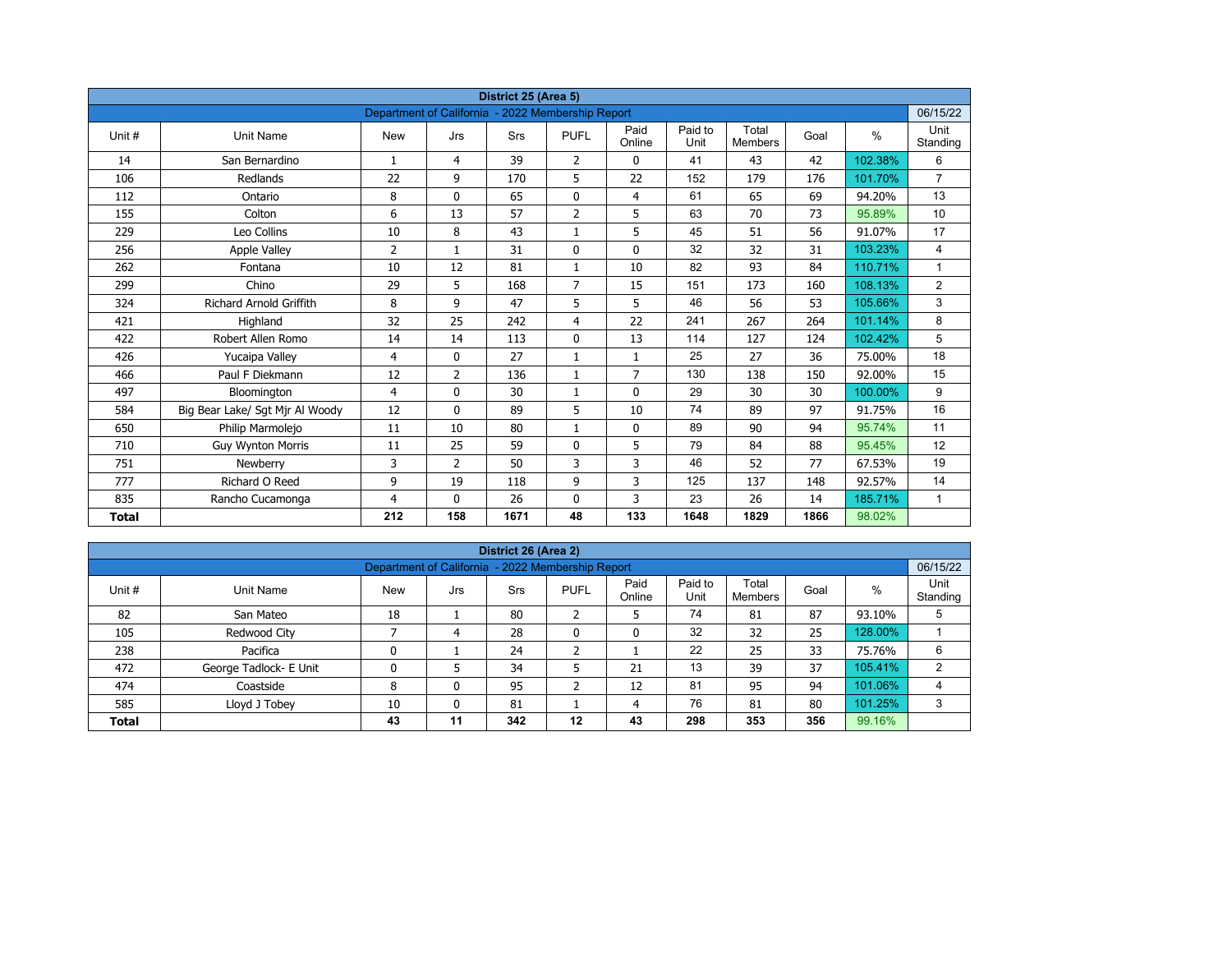| District 27 (Area 3)                                                                                                                                    |                   |   |   |    |  |    |    |    |    |         |   |  |  |  |
|---------------------------------------------------------------------------------------------------------------------------------------------------------|-------------------|---|---|----|--|----|----|----|----|---------|---|--|--|--|
| Department of California - 2022 Membership Report                                                                                                       |                   |   |   |    |  |    |    |    |    |         |   |  |  |  |
| Paid<br>Paid to<br>Total<br>%<br>Unit #<br><b>New</b><br><b>PUFL</b><br>Unit Name<br>Srs<br>Goal<br>Jrs<br>Unit<br>Online<br>Standing<br><b>Members</b> |                   |   |   |    |  |    |    |    |    |         |   |  |  |  |
| 118                                                                                                                                                     | Inyo              |   | 4 | 68 |  |    | 68 | 72 | 74 | 97.30%  | 2 |  |  |  |
| 457                                                                                                                                                     | Glacier           |   | 0 | 29 |  |    | 24 | 29 | 31 | 93.55%  | 4 |  |  |  |
| 476                                                                                                                                                     | Harry V Bailey Sr | 8 | 6 | 84 |  | 10 | 80 | 90 | 81 | 111.11% |   |  |  |  |
| 135<br>96.20%<br>152<br>684<br>158<br>John M Armitage<br>12<br>144<br>13<br>8<br>4                                                                      |                   |   |   |    |  |    |    |    |    |         |   |  |  |  |
| 18<br>306<br>344<br>99.71%<br>343<br>27<br>28<br><b>Total</b><br>325<br>9                                                                               |                   |   |   |    |  |    |    |    |    |         |   |  |  |  |

| District 28 (Area 2)                                                        |                          |            |                |            |              |                          |                 |                         |      |         |                  |  |  |  |
|-----------------------------------------------------------------------------|--------------------------|------------|----------------|------------|--------------|--------------------------|-----------------|-------------------------|------|---------|------------------|--|--|--|
| Department of California - 2022 Membership Report                           |                          |            |                |            |              |                          |                 |                         |      |         |                  |  |  |  |
| Unit #                                                                      | Unit Name                | <b>New</b> | Jrs            | <b>Srs</b> | <b>PUFL</b>  | Paid<br>Online           | Paid to<br>Unit | Total<br><b>Members</b> | Goal | $\%$    | Unit<br>Standing |  |  |  |
| 31                                                                          | <b>Salinas</b>           | 14         |                | 154        | 8            | $\mathbf{0}$             | 147             | 155                     | 158  | 98.10%  | ⇁                |  |  |  |
| 41                                                                          | Monterey Peninsula       | 6          | $\mathfrak z$  | 31         | $\mathbf{0}$ | $\mathbf{0}$             | 33              | 33                      | 30   | 110.00% | 3                |  |  |  |
| 69                                                                          | San Benito               | 4          | 8              | 32         | $\mathbf{0}$ | 20                       | 20              | 40                      | 32   | 125.00% |                  |  |  |  |
| 81                                                                          | Gonzales                 | ⇁          | 3              | 47         |              | 4                        | 45              | 50                      | 48   | 104.17% | 5                |  |  |  |
| 121                                                                         | <b>Edward H Lorenson</b> | 0          | 0              | 16         | 0            |                          | 15              | 16                      | 25   | 64.00%  | 10               |  |  |  |
| 512                                                                         | Carmel                   | 6          | $\overline{2}$ | 43         | 0            | 10                       | 35              | 45                      | 46   | 97.83%  | 8                |  |  |  |
| 589                                                                         | Cecil M Anderson         | 7          | 3              | 39         |              | $\overline{\phantom{a}}$ | 34              | 42                      | 38   | 110.53% | 2                |  |  |  |
| 591                                                                         | Seaside                  | 4          | 7              | 82         | 3            | 5                        | 81              | 89                      | 103  | 86.41%  | 9                |  |  |  |
| 593                                                                         | Prunedale                | 17         | 10             | 139        | 8            | 17                       | 124             | 149                     | 139  | 107.19% | 4                |  |  |  |
| 694                                                                         | Monterey Cypress         | 4          | 14             | 157        | 4            | 18                       | 149             | 171                     | 166  | 103.01% | 6                |  |  |  |
| 25<br>785<br>50<br>740<br>82<br>683<br>790<br>69<br>100.64%<br><b>Total</b> |                          |            |                |            |              |                          |                 |                         |      |         |                  |  |  |  |